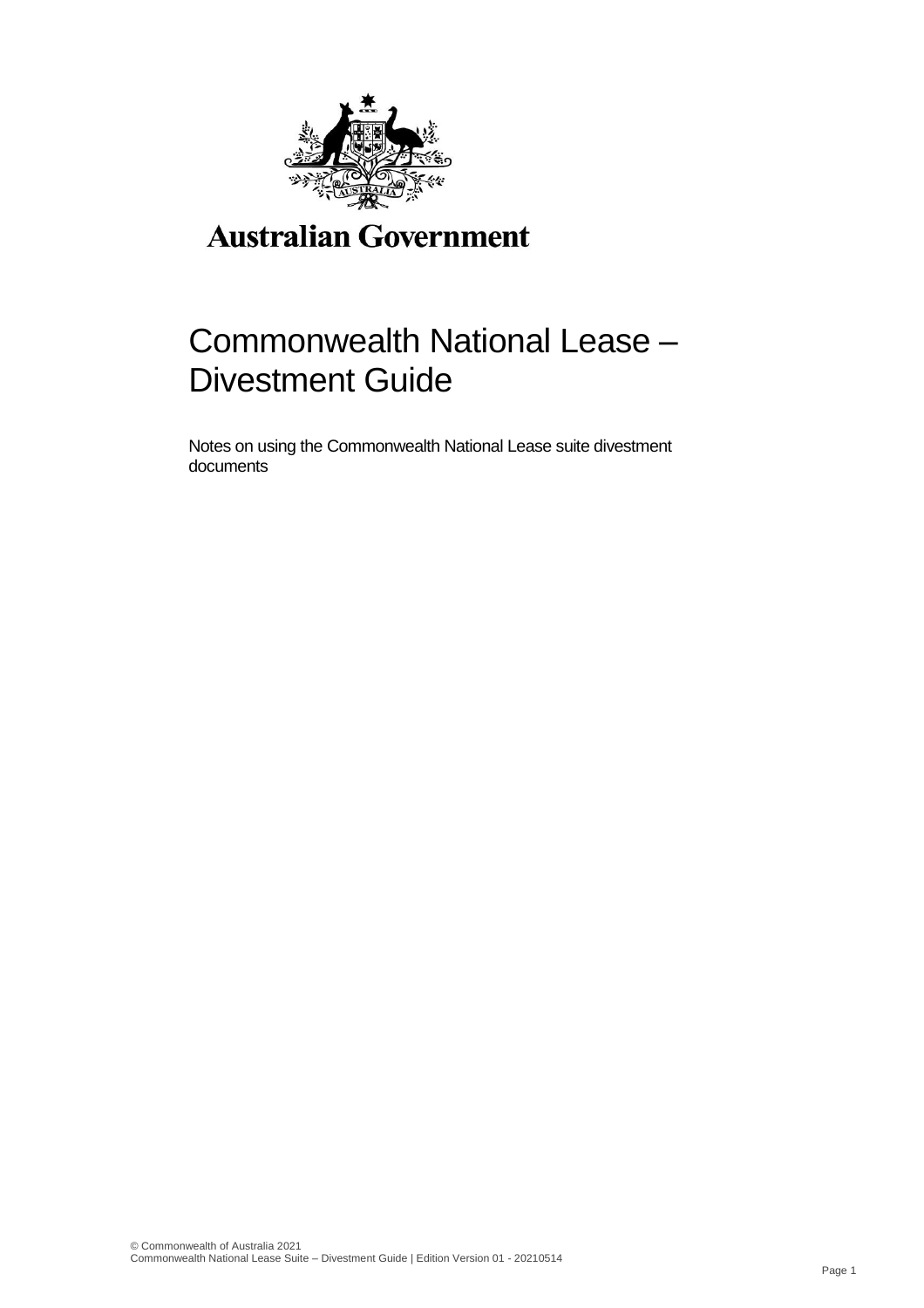|                                                             | <b>Part A General guidance</b>                                                                                                                                                                                                                                                                                                                       | 5                                                  |
|-------------------------------------------------------------|------------------------------------------------------------------------------------------------------------------------------------------------------------------------------------------------------------------------------------------------------------------------------------------------------------------------------------------------------|----------------------------------------------------|
| 1.<br>1.1<br>1.2<br>1.3<br>1.4                              | The Commonwealth National Lease - Divestment Guide<br>Background<br>Objectives of the Divestment Guide<br>Scope and limitation<br>Contents                                                                                                                                                                                                           | 5<br>5<br>5<br>5<br>6                              |
| 2.                                                          | <b>Circumstances for a lease divestment</b>                                                                                                                                                                                                                                                                                                          | 6                                                  |
| 3.                                                          | Identifying the need for divestment                                                                                                                                                                                                                                                                                                                  | 6                                                  |
| 4.                                                          | Developing the lease divestment plan                                                                                                                                                                                                                                                                                                                 | 6                                                  |
| 5.<br>5.1<br>5.2                                            | Assessing lease divestment strategies: cost-benefit analysis<br>Analysis<br>Disposal options analysis - weighing up the benefits and costs                                                                                                                                                                                                           | 7<br>$\overline{7}$<br>8                           |
| 6.<br>6.1<br>6.2<br>6.3<br>6.4<br>6.5                       | <b>Approvals required</b><br>Lands Acquisition Act 1989 (LAA) and LAA Delegation<br>Public Governance, Performance and Accountability Act 2013 (PGPA Act) and Public<br>Governance, Performance and Accountability Rule 2014 (PGPA Rule)<br>Statutory approvals generally<br>Other relevant Commonwealth policies<br>Further guidance                | 9<br>9<br>10<br>11<br>11<br>11                     |
|                                                             | <b>Part B Guidance notes on Surrender Deed</b>                                                                                                                                                                                                                                                                                                       | 12                                                 |
| 7.<br>7.1<br>7.2                                            | <b>Introduction</b><br>Use of the Commonwealth National Lease - Surrender Deed<br>Background considerations                                                                                                                                                                                                                                          | 12<br>12<br>12                                     |
| 8.<br>8.1<br>8.2<br>8.3<br>8.4<br>8.5                       | Developing a lease divestment plan<br>Is the whole or only part of the premises surplus to need?<br>Timing<br>Market opportunities and risks<br>Legal opportunities and risks under existing and potential lease arrangements<br>Financial impacts and risk on a whole-of-project basis                                                              | 12<br>12<br>13<br>13<br>13<br>13                   |
| 9.                                                          | <b>Effect of a surrender</b>                                                                                                                                                                                                                                                                                                                         | 14                                                 |
| 10.                                                         | Important note for users                                                                                                                                                                                                                                                                                                                             | 14                                                 |
| 11.<br>11.1<br>11.2<br>11.3<br>11.4<br>11.5<br>11.6<br>11.7 | <b>Guidance on specific clauses</b><br>Definitions (clause 1.1)<br>Surrender (clause 2.1)<br>Payment of Surrender Sum (clause 2.2)<br>Tenant's Release (clause 3.2)<br>Grant of Lease of Retained Premises (clause 4)<br>Variations (clause 4.2)<br>Costs of deed (clause 7)<br>Schedule 1 Surrender - State and Territory registration requirements | 14<br>15<br>15<br>15<br>15<br>15<br>16<br>16<br>17 |
|                                                             | Part C Guidance notes on Deed of Assignment                                                                                                                                                                                                                                                                                                          | 20                                                 |
| 12.<br>12.1                                                 | <b>Introduction</b><br>Purpose and scope<br>© Commonwealth of Australia 2021<br>Commonwealth National Lease Suite - Divestment Guide   Edition Version 01 - 20210514                                                                                                                                                                                 | 20<br>20                                           |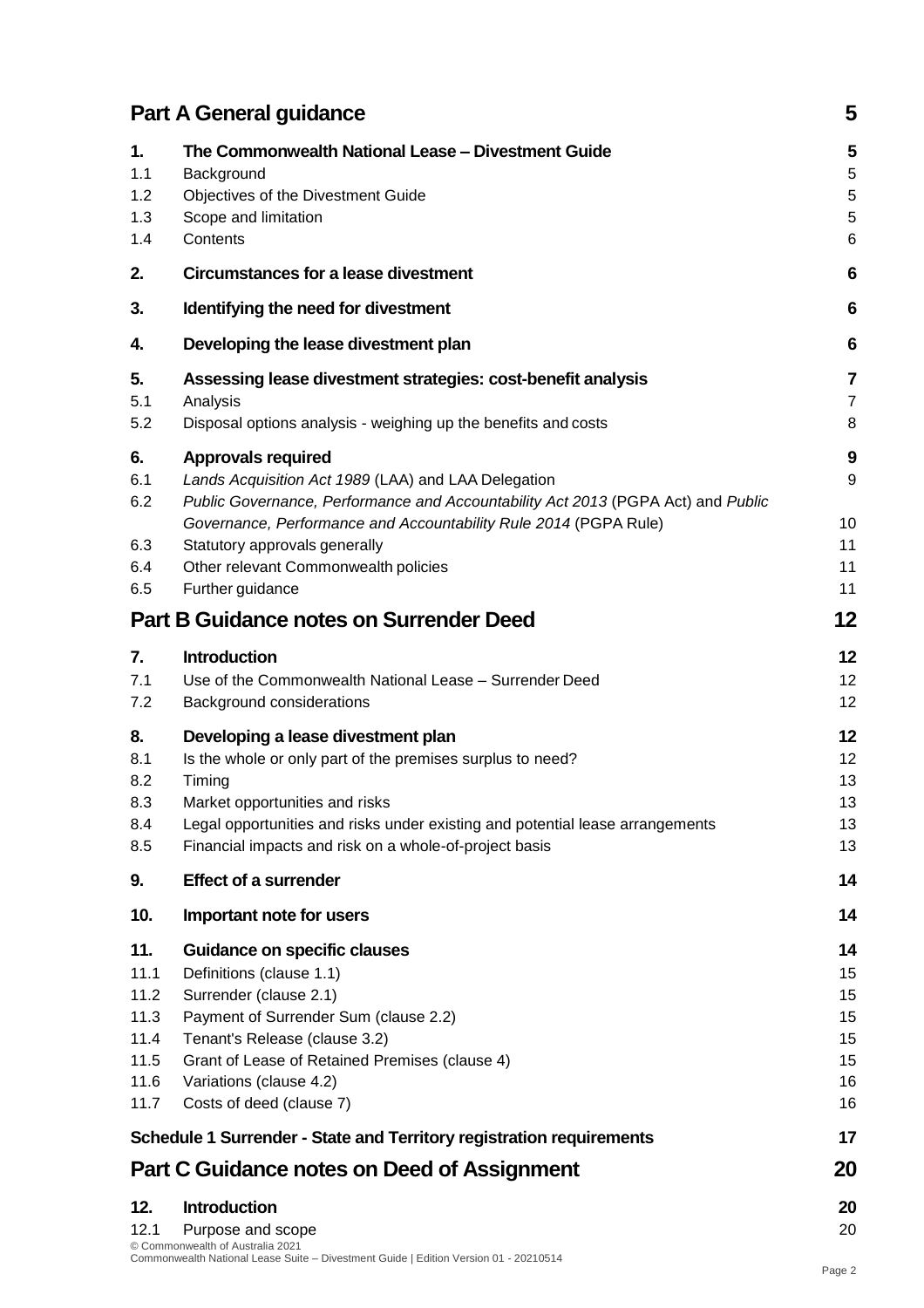| 12.2<br>12.3   | Use of the Deed of Assignment<br>Background considerations                             | 20<br>20 |
|----------------|----------------------------------------------------------------------------------------|----------|
| 13.            | Developing a divestment plan                                                           | 20       |
| 13.1           | Operational needs                                                                      | 20       |
| 13.2           | Market opportunities and risks                                                         | 20       |
| 13.3           | Legal opportunities and risks under the assignment arrangements                        | 21       |
| 13.4           | Financial impacts                                                                      | 21       |
| 13.5           | <b>Permitted Use</b>                                                                   | 21       |
| 13.6           | Managing the risk of continued liability                                               | 21       |
| 13.7           | Fit-out and make-good                                                                  | 22       |
| 13.8           | Landlord consent costs                                                                 | 22       |
| 13.9           | Further consents                                                                       | 22       |
| 13.10          | Registration and other jurisdiction-specific issues                                    | 22       |
| 14.            | Important note for users                                                               | 22       |
| 15.            | <b>Guidance on specific clauses</b>                                                    | 23       |
| 15.1           | Consent of Landlord (clause 3)                                                         | 23       |
| 15.2           | Release (clause 5.1)                                                                   | 23       |
| 15.3           | Costs (clause 8)                                                                       | 23       |
|                | Schedule 2 Assignment - State and Territory registration requirements                  | 24       |
|                | <b>Part D Guidance notes on Sublease</b>                                               | 26       |
| 16.            | <b>Introduction</b>                                                                    | 26       |
| 16.1           | Purpose and scope                                                                      | 26       |
| 16.2           | Use of the Commonwealth National Lease - Sublease                                      | 26       |
| 16.3           | Background considerations                                                              | 26       |
| 17.            | Developing a divestment plan                                                           | 26       |
| 17.1           | Head lease requirements                                                                | 27       |
| 17.2           | Head landlord involvement                                                              | 27       |
| 17.3           | No release                                                                             | 27       |
| 17.4           | Securing performance                                                                   | 27       |
| 17.5           | Sublease premises                                                                      | 28       |
| 17.6           | <b>Permitted Use</b>                                                                   | 28       |
| 17.7           | Operational needs                                                                      | 28       |
| 17.8           | Market opportunities and risks                                                         | 28       |
| 17.9           | Legal opportunities and risks under the head lease and potential sublease arrangements | 29       |
| 17.10<br>17.11 | Financial impacts<br>Incorporating the terms of the head lease                         | 29<br>29 |
| 18.            | <b>Commercial considerations</b>                                                       | 30       |
| 18.1           | Term                                                                                   | 30       |
| 18.2           | Option terms                                                                           | 30       |
| 18.3           | Rent review                                                                            | 30       |
| 18.4           | Outgoings                                                                              | 30       |
| 18.5           | Services and utilities                                                                 | 31       |
| 18.6           | Fit-out and make-good                                                                  | 31       |
| 18.7           | Head landlord consent costs                                                            | 31       |
| 18.8           | <b>Further consents</b>                                                                | 31       |
| 18.9           | Registration and other jurisdiction-specific issues                                    | 32       |
| 19.            | Important note for users                                                               | 32       |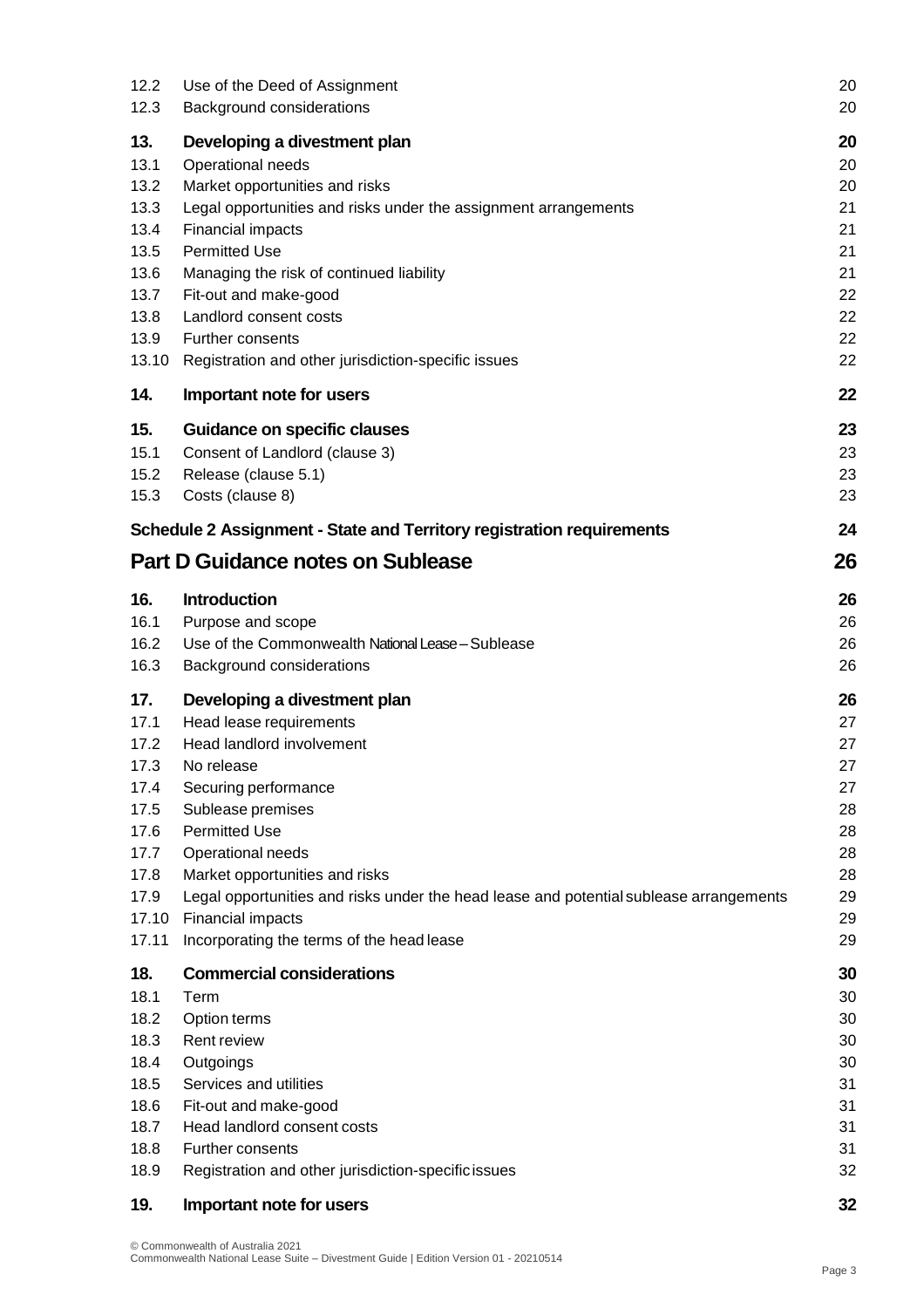| 20.  | Guidance on specific clauses                                         | 32 |  |
|------|----------------------------------------------------------------------|----|--|
| 20.1 | Ending of Head Lease (clause 2.2)                                    | 32 |  |
| 20.2 | Payment of Rent (clause 3)                                           | 32 |  |
| 20.3 | Application of Head Lease (clause 4)                                 | 32 |  |
| 20.4 | Legal costs of Head Lease (clause 9)                                 | 33 |  |
| 20.5 | Schedule 1 - Variations to Head Lease                                | 33 |  |
|      | Schedule 3 Subleases - State and Territory registration requirements |    |  |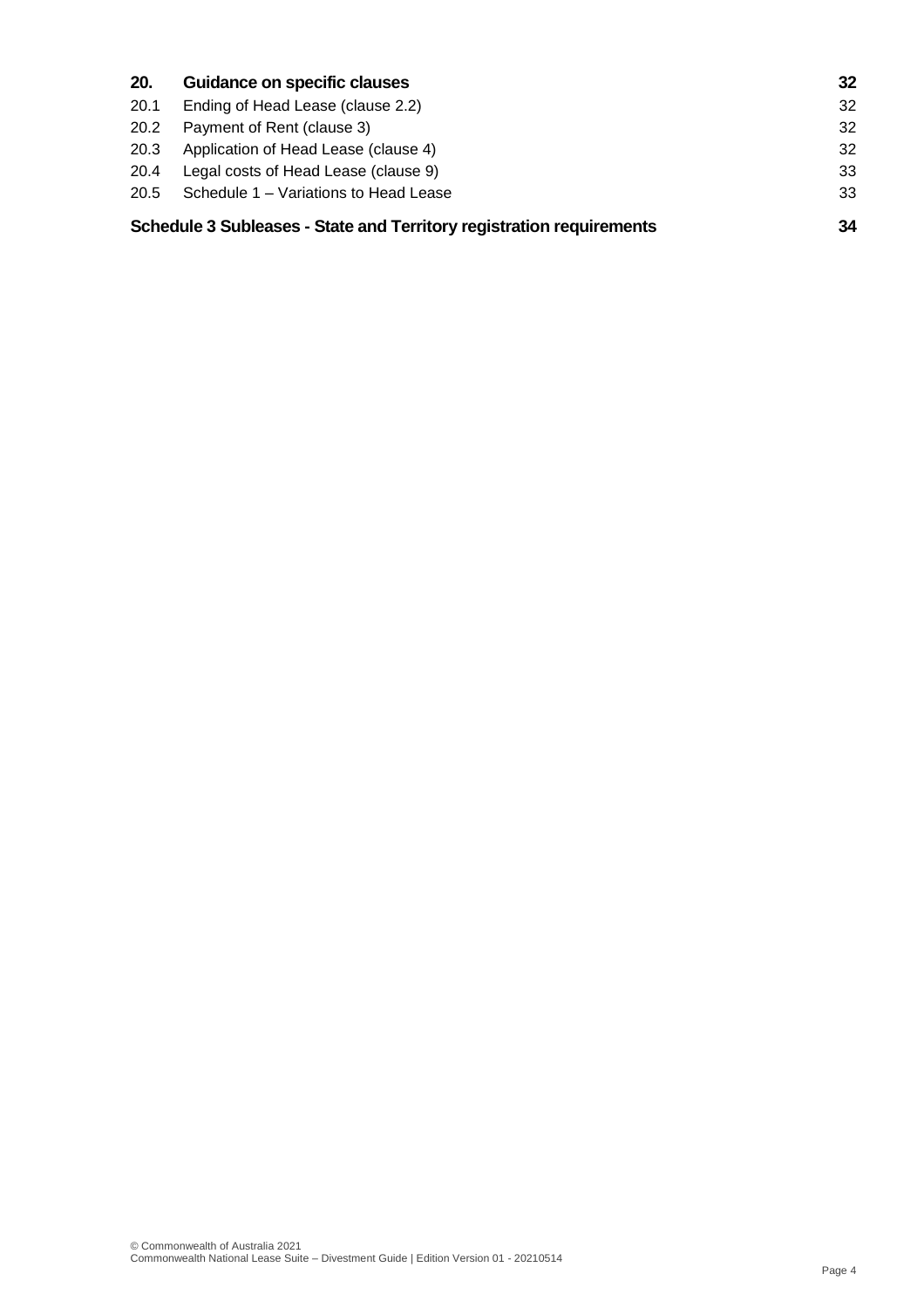# Part A General guidance

# 1. The Commonwealth National Lease – Divestment Guide

#### **1.1 Background**

- (a) The Commonwealth National Lease Divestment Guide (**Divestment Guide**) provides Commonwealth entities with guidance notes and support tools for conducting a lease divestment.
- (b) The Divestment Guide is designed for use where a Commonwealth tenant entity proposes to dispose of its interest in an existing lease by way of:
	- (i) surrender of lease;
	- (ii) assignment of lease to an entity other than another Commonwealth tenant entity; or
	- (iii) sublease to an entity other than another Commonwealth tenant entity.
- (c) The Divestment Guide is not designed for use where there are 'dealings' in an existing lease between non-corporate Commonwealth entities, for example when one non-corporate Commonwealth tenant entity proposes to effectively 'assign' a lease to another non-corporate Commonwealth tenant entity or effectively 'sublease' part of its premises to another non-corporate Commonwealth tenant entity. The Commonwealth National Lease suite (**CNL Suite**) includes memoranda of understanding and related guidance for those situations.
- (d) Commonwealth tenant entities can access the most recent version of CNL Suite documents from the Finance website available at [https://www.finance.gov.au/government/property-construction/commonwealth](https://www.finance.gov.au/government/property-construction/commonwealth-property-management-framework)[property-management-framework.](https://www.finance.gov.au/government/property-construction/commonwealth-property-management-framework) The template divestment documents in the CNL Suite are not mandatory and provide a general framework only on which to build transaction specific details.

#### **1.2 Objectives of the Divestment Guide**

The objectives of this Divestment Guide are to:

- (a) provide guidance on the divestment documents in the CNL Suite;
- (b) assist Commonwealth tenant entity staff to understand the relevant issues relating to the documentation of a lease divestment;
- (c) identify situations where the divestment documents in the CNL Suite may require amendment; and
- (d) provide explanatory information on the Commonwealth's approach to lease divestment transactions.

#### **1.3 Scope and limitation**

- (a) The Divestment Guide is intended to provide general guidance notes and explanatory material only. It is not a substitute for legal or other advice necessitated by the circumstances.
- (b) The commercial, operational and practical considerations around each lease divestment will necessitate a well thought out assessment of requirements, opportunities, constraints and risk which goes beyond the scope of this Divestment Guide.
- (c) Advice can be sought from the Commonwealth tenant entity's legal adviser or an appointed Whole-of-Australian-Government Property Service Provider.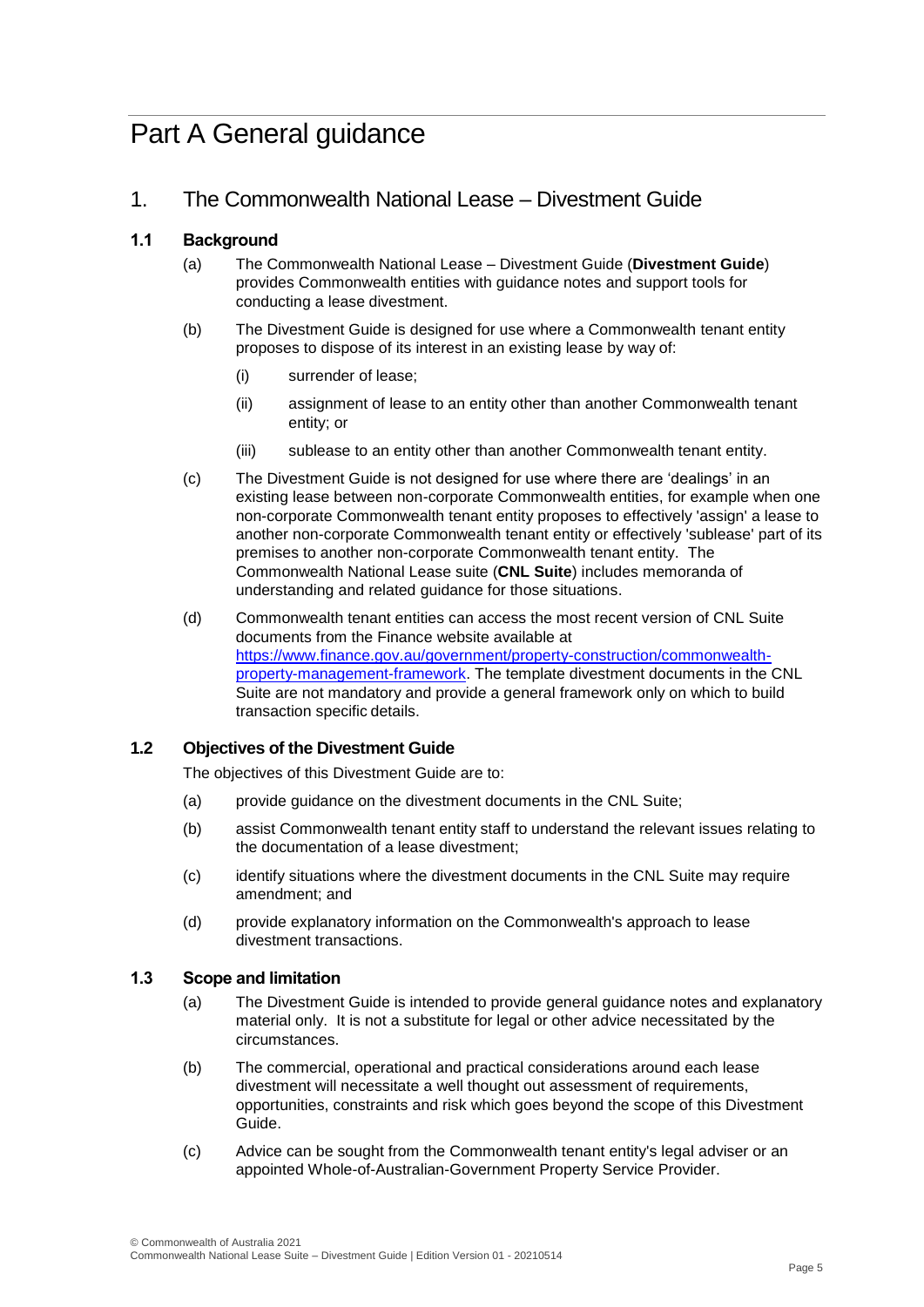#### **1.4 Contents**

The Divestment Guide comprises:

- (a) Chapter 1 Commonwealth National Lease Divestment Guide General Guidance;
- (b) Chapter 2 Commonwealth National Lease Surrender Deed Guidance Notes;
- (c) Chapter 3 Commonwealth National Lease Deed of Assignment of Lease Guidance Notes; and
- (d) Chapter 4 Commonwealth National Lease Sublease Guidance Notes.

# 2. Circumstances for a lease divestment

- (a) A wide range of circumstances can give rise to a need to consider a lease divestment. For Commonwealth entities these may include:
	- (i) exploring more efficient and cost-effective accommodation options;
	- (ii) operational change;
	- (iii) merger;
	- (iv) separation of functions; and
	- (v) cessation of an activity.
- (b) Ongoing management of a Commonwealth tenant entity's functions and resources should include opportunities to review the impacts of leased accommodation on its operational and financial targets.
- (c) Information on whole of life costing is available in Resource Management Guide No. 500: *Overview of the Commonwealth Property Management Framework* (**RMG 500**).

# 3. Identifying the need for divestment

There are a multitude of considerations that may indicate that a Commonwealth tenant entity should divest leased premises. For example, and without limitation, the following issues may be relevant:

- (a) **Operational need:** for example, is there an operational need that supports consolidation of existing premises resulting in the need of divestment of surplus space? Assessing operational need includes considering any special use requirements and compatibility opportunities or constraints for shared premises, such as:
	- (i) particular security or technology requirements;
	- (ii) requirements for public access and associated amenities;
	- (iii) the need to be in particular locations; and
	- (iv) the extent to which particular activities and functions impact the viability of colocation.
- (b) **Financial objectives:** for example, the objective to deliver savings and optimise value by exploring more efficient and cost-effective accommodation options.

# 4. Developing the lease divestment plan

- (a) Once operational and financial needs have been identified that support a divestment, a lease divestment plan should be prepared.
- (b) A lease divestment plan should include:
	- (i) a well-considered divestment strategy including a cost-benefit analysis, options for divestment (including alternative Commonwealth use as well as open market options);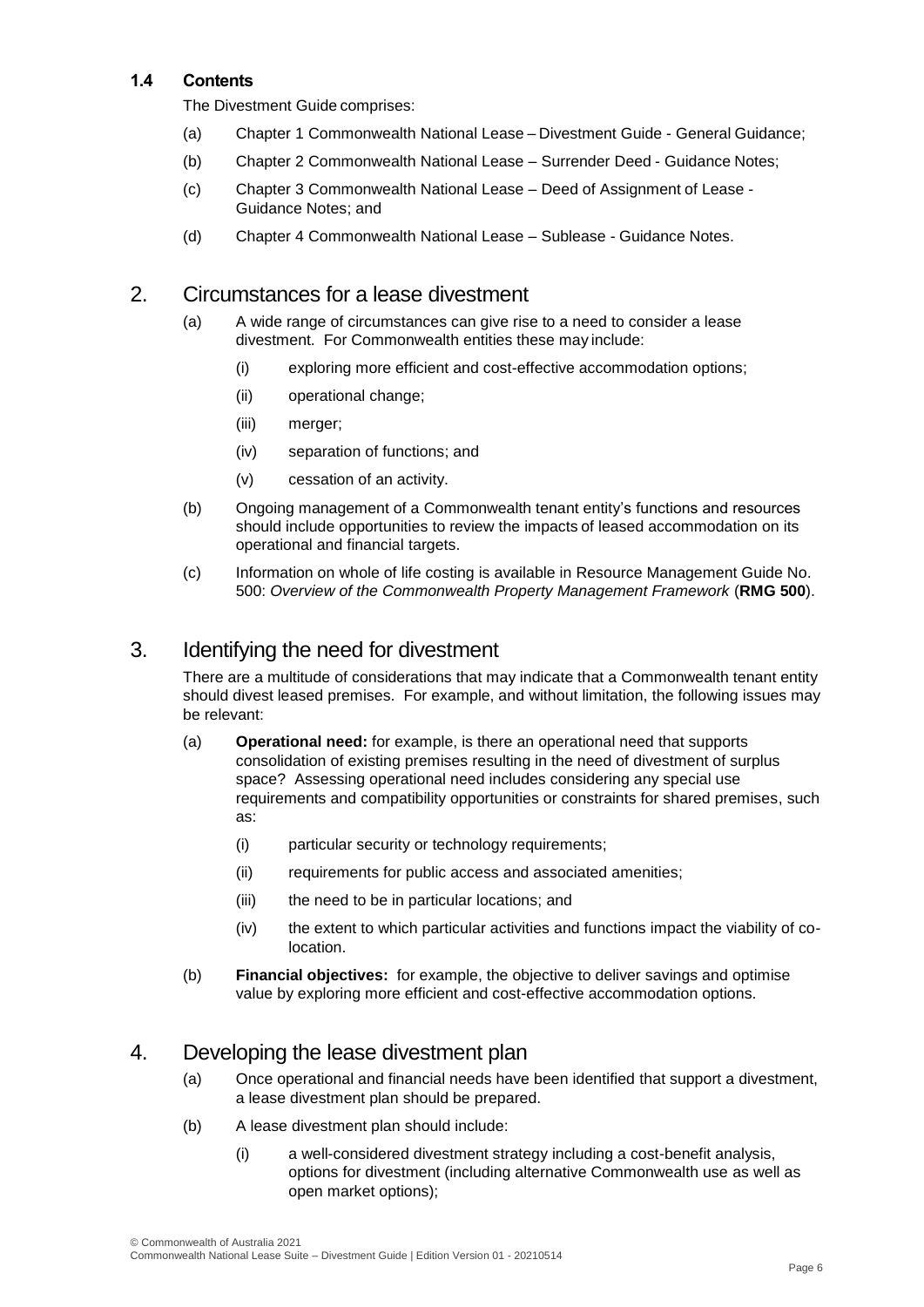- (ii) the process for assessing the options;
- (iii) timing (ensuring sufficient time is allowed for in the entire process to optimise value and remove risk associated with 'rushed' outcomes);
- (iv) securing approval on the divestment strategy; and
- (v) implementing and reviewing that strategy as needed.

## 5. Assessing lease divestment strategies: cost-benefit analysis

#### **5.1 Analysis**

- (a) As a part of its lease procurement process, a Commonwealth tenant entity will have conducted a whole of life costing and considered the likely disposal costs (including the costs associated with procuring a new site if required, removing fit-out and makegood costs) associated with the lease. However, it is likely that this costing will have been based on the assumption that those costs would not be incurred until the expiry of the lease.
- (b) Where a Commonwealth tenant entity is considering early disposal of its interests under a lease, a cost-benefit analysis of all available divestment options should be conducted early in the planning process.
- (c) A cost-benefit analysis will weigh the estimated costs against the likely benefits and risks of a given divestment strategy, as applied to the individual circumstances of the lease.
- (d) As part of undertaking the cost-benefit analysis it may be desirable to obtain external expert advice. Examples include considering whether to engage a property consultant to advise on current local market conditions as this may impact the viability of the various divestment options, or obtaining legal advice on whether the terms of the lease to be divested are either advantageous to or adversely impact the divestment options. Divestment costs may vary significantly and will be affected by the considerations below:

#### (i) **Legal terms and conditions of the lease**

- (A) Do the lease terms permit early surrender, assignments or subleases without landlord consent?
- (B) What (if any) are the Commonwealth tenant entity's make-good obligations?
- (C) Does a proposed divestment strategy require negotiation of amendments to the lease terms (for example, to the permitted use)?
- (D) Did the landlord provide any financial incentive (for example, a fit-out contribution or rent-free period, which may be dealt with in a separate fitout or incentive deed) in the lease procurement process, and does any portion of that incentive need to be paid back in the event of a surrender, assignment or sublease?

#### (ii) **Timing of the divestment**

- (A) The willingness of a landlord to accept a particular divestment strategy (or how onerous are the conditions a landlord is inclined to impose on consent) may in part be influenced by the length of time remaining in the term of the lease.
- (B) If the Commonwealth tenant entity has made significant investment in the lease procurement process (for example, in fitting out the premises), best value for money may not be achieved by ending the lease early.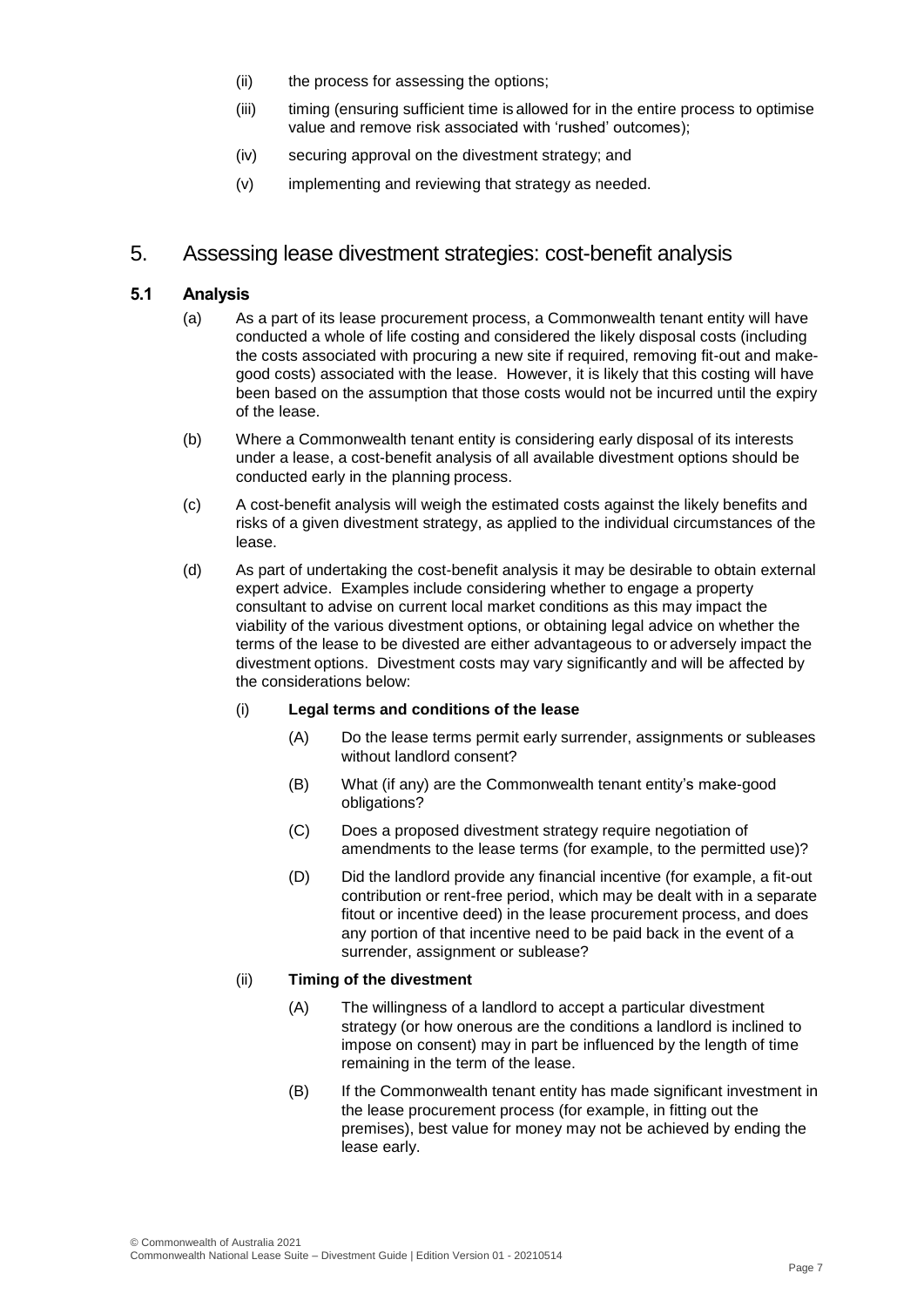(C) Further, a short lead time from the divestment decision to implementation could reduce the range of options available to the Commonwealth tenant entity and increase costs.

#### (iii) **Operational requirements and risk appetite of the Commonwealth tenant entity**

Bearing in mind the Commonwealth tenant entity's responsibilities to ensure proper use of Commonwealth resources, the Commonwealth tenant entity's disposal options analysis should consider:

- (A) potential costs (for example, payment of a surrender fee or the landlord's consent costs); and
- (B) lowering the risk profile of the transaction (for example, by securing a full release from performing the Commonwealth tenant entity's obligations under the lease).

#### (iv) **Prevailing market conditions**

In a market where conditions are more favourable to tenants (for example, low rents and high vacancies), landlords may be reluctant to consent to any or a particular divestment strategy, or may seek to impose onerous conditions on consent. Such a market may also make it difficult for the Commonwealth tenant entity to procure a suitable assignee or sub-tenant on favourable terms.

#### **5.2 Disposal options analysis - weighing up the benefits and costs**

The benefits, costs and risks associated with a given divestment strategy will vary according to the individual circumstances of the lease disposal. Below are some general matters which Commonwealth entities should consider when conducting a disposal options analysis.

#### (a) **Transfer to another Commonwealth tenant entity**

- (i) Because non-corporate Commonwealth entities are obligated to consider Whole-of-Australian-Government outcomes in property management decision-making, a Commonwealth tenant entity may wish to consider the option of transferring all or part of its leased premises to another Commonwealth tenant entity in preference to approaching the landlord about a surrender of the lease or exploring options available in the open market.
- (ii) Commonwealth entities should contact the Department of Finance in relation to any opportunities for surplus property.
- (iii) Many Commonwealth leases allow assignments or subleases to other Commonwealth entities without the consent of the landlord, which could provide significant costs savings.
- (iv) The proposed use of the premises by the incoming Commonwealth tenant entity may be better aligned with the existing permitted use under the lease than that of a private entity, and there is potential to gain efficiencies in the document negotiation process, and to streamline the lease procurement process for the incoming Commonwealth tenant entity.

#### (b) **Surrender**

- (i) A surrender will often be preferred to an assignment or sublease, as it may enable the Commonwealth tenant entity to be fully released from its obligations (and ongoing risk) under the lease from the date of surrender.
- (ii) Depending upon market conditions, a surrender is often the least attractive option from the landlord's perspective, and accordingly this carries the risk that the landlord will refuse to agree to a surrender, or impose onerous conditions on consent.
- (iii) The increased costs which may be occasioned by securing landlord agreement should be weighed against the benefit to the Commonwealth tenant entity of achieving the lower risk profile associated with a surrender, as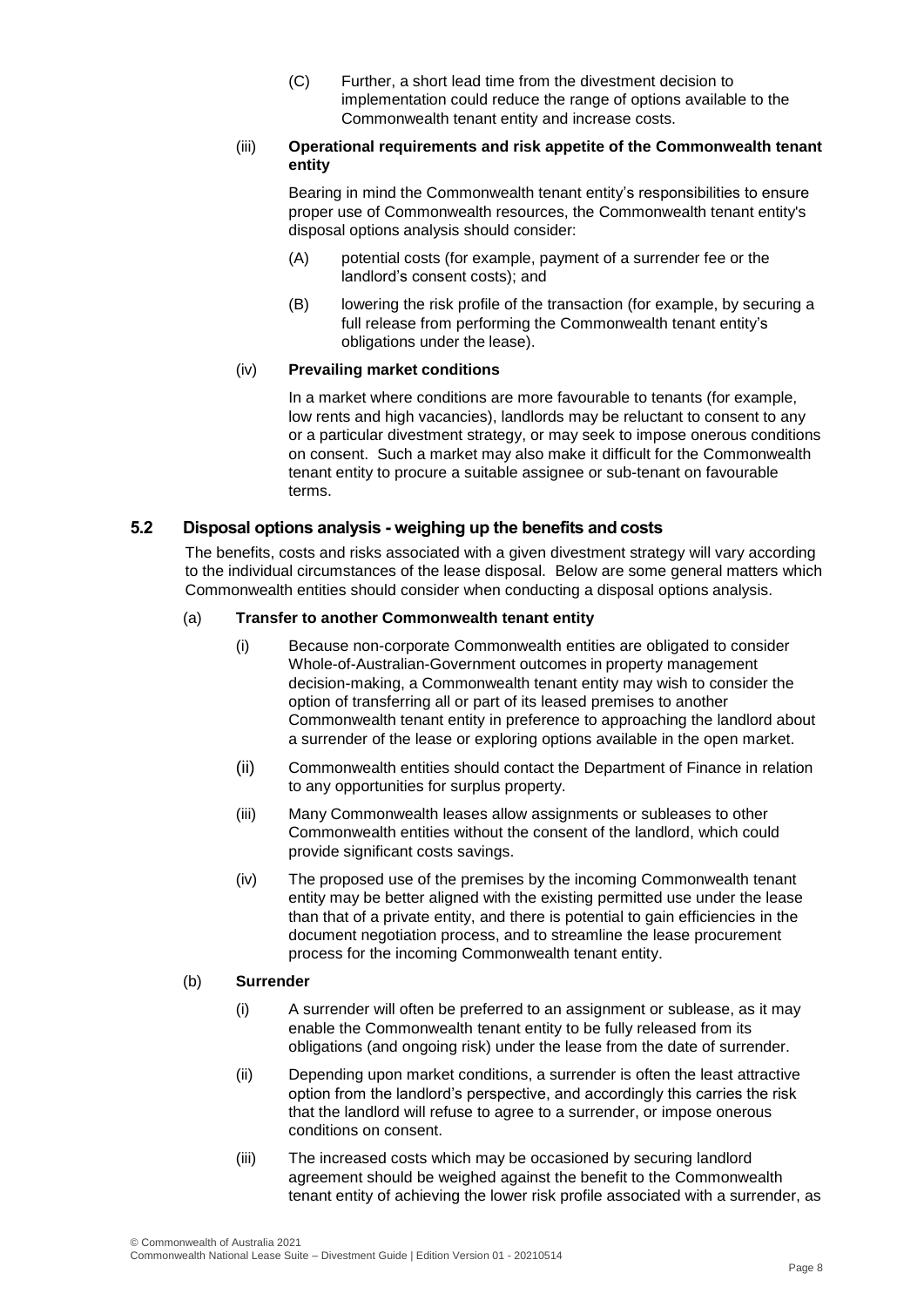opposed to an assignment or sublease (provided that appropriate releases are in place, as set out in the Commonwealth National Lease – Surrender Deed template).

(iv) The Commonwealth tenant entity should take into account the cost of complying with any end of lease obligations (for example, the costs associated with removing fit-out and/or reinstating the premises) – unlike other lease divestment options, there is not generally an opportunity to defer or transfer these kinds of obligations with a surrender of lease.

#### (c) **Assignment**

- (i) From a risk perspective, an assignment containing a release in favour of the Commonwealth tenant entity is preferable to a sublease where the whole premises are surplus to requirements.
- (ii) This benefit will not be realised unless appropriate releases and indemnities in favour of the Commonwealth (as set out in the Commonwealth National Lease – Deed of Assignment of Lease template) are in place.
- (iii) Costs associated with obtaining landlord consent may be higher with an assignment than with another divestment method (for example, the costs of the landlord conducting due diligence in assessing the financial capacity or business experience of a new tenant).

#### (d) **Sublease**

- (i) A sublease is generally the least preferred option where the whole premises are surplus to requirements because it carries the greatest risk for the Commonwealth tenant entity.
- (ii) In the case of a sublease the Commonwealth tenant entity remains liable to the landlord for the performance of the tenant's obligations under the head lease, and there is a risk that it will incur liability to the landlord or third parties as a result of a sub-tenant's actions.
- (iii) These risks will also apply to a sublease of part of the premises, but the Commonwealth tenant entity may be in a better position to manage some or all of them if it remains in occupation of the remaining part of the premises.
- (iv) Depending upon the nature of the sub-tenant entity, the Commonwealth tenant entity may mitigate the risks associated with the grant of the sublease by securing guarantees of performance (such as directors' or bank guarantees) from the sub-tenant.
- (v) Landlord consent costs may be lower than with other divestment options, as the landlord may take some comfort from the fact that the Commonwealth will remain liable for performance of the tenant's obligations in the head lease.

### 6. Approvals required

#### **6.1 Lands Acquisition Act 1989 (LAA) and LAA Delegation**

- (a) The surrender or assignment of a lease, or the grant of a sublease, by a Commonwealth tenant entity is the disposal of an interest in land and (subject to some exceptions) requires the written authority of the Finance Minister (or his or her delegate) under the LAA.
- (b) The LAA applies to the acquisition or disposal of an 'interest' in land by an 'acquiring authority'.
- (c) Non-corporate Commonwealth entities contracting as 'the Commonwealth of Australia' are acquiring authorities, as are corporate Commonwealth entities incorporated by or under a law of the Commonwealth or Territory. There are circumstances where because of the terms of the LAA or regulations under the LAA,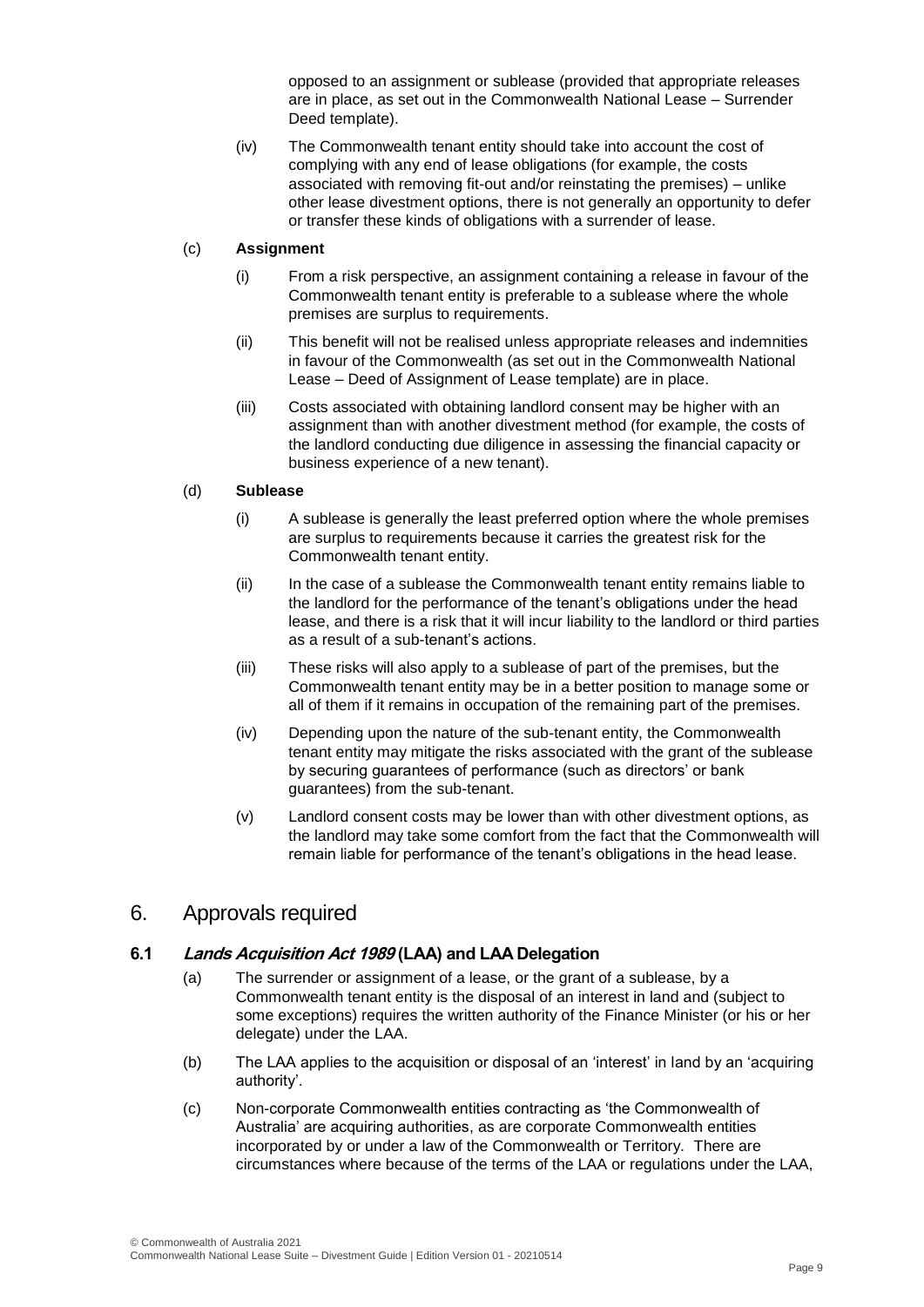or other Commonwealth legislation, an approval under the LAA to dispose of an interest in land is not required.

- (d) An 'interest' in relation to land under the LAA includes any legal or equitable estate or interest in the land, a restriction on the use of the land or any other right, charge, power or privilege over or in connection with the land or an interest in the land.
- (e) A lease typically confers legal or equitable rights in land.
- (f) By surrendering or assigning its interest in leased premises or granting a sublease of leased premises (whether the whole or part only of those premises), the Commonwealth tenant entity is disposing of its interest in land to:
	- (i) the landlord, in the case of a surrender;
	- (ii) the assignee, in the case of an assignment; and
	- (iii) the sub-tenant, in the case of a sublease.
- (g) Certain officials within Commonwealth entities may give the written authority required by the LAA in specific circumstances, (see current Lands Acquisition Delegation ).
- (h) The written LAA authority is to be obtained before any binding agreement to enter into the surrender, assignment or sublease arrangement comes into existence.
- (i) A binding agreement may not only arise on signing of the formal legal documents. It may also arise where a heads of agreement or other correspondence is entered into between the parties. As the particular circumstances determine whether a binding agreement has come into existence legal advice may be needed to ascertain if the signing of heads of agreement or other correspondence is sufficient to create a binding agreement.

#### **6.2 Public Governance, Performance and Accountability Act 2013 (PGPA Act) and Public Governance, Performance and Accountability Rule 2014 (PGPA Rule)**

- (a) Approval under the PGPA Act and PGPA Rule will be required if a lease divestment arrangement involves:
	- (i) the commitment of relevant money; or
	- (ii) a contingent liability, including:
		- (A) the grant of an indemnity, guarantee or warranty on behalf of the Commonwealth; or
		- (B) in certain circumstances, the grant of a release from or cap on the liability of a third party (such as a landlord) to the Commonwealth.
- (b) Examples of such arrangements may include an agreement to:
	- (i) **Surrender:** pay a surrender fee or reimburse consent costs to the landlord or to grant a release in favour of the landlord from liability or the obligation to perform its obligations under the lease.
	- (ii) **Assignment:** reimburse the landlord's consent costs; to release the landlord from liability / the obligation to perform its obligations under the lease; to accept a less favourable release from liability / the obligation to perform the Commonwealth tenant entity's obligations under the lease, or forego such a release altogether; or to accept a less favourable indemnity from the assignee, or forego receiving an indemnity altogether.
	- (iii) **Sublease:** reimburse the landlord's consent costs; or accept rent from a subtenant which is less than the rent (on a pro-rata basis, if relevant) that the Commonwealth tenant entity is liable to pay the landlord under the head lease.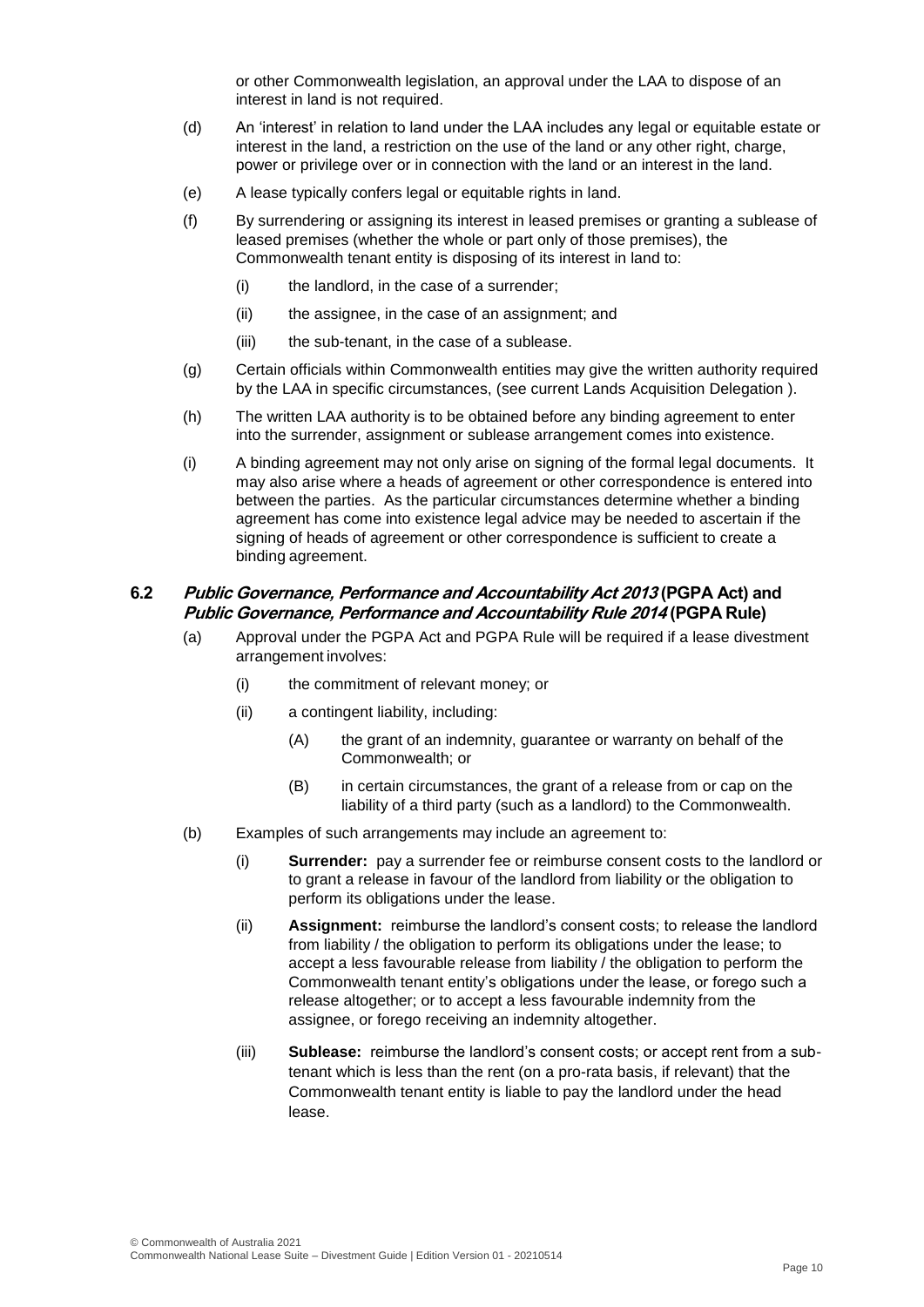#### **6.3 Statutory approvals generally**

Approvals need to be obtained prior to any binding arrangement coming into place (whether by execution of a deed of surrender or assignment, a sublease, binding heads of agreement or an exchange of correspondence which may constitute a legally binding arrangement).

#### **6.4 Other relevant Commonwealth policies**

- (a) In relation to assignments and subleases (depending upon the size and nature of the premises to be assigned or sublet), the Commonwealth tenant entity may need to provide the assignee or sub-tenant (as the case may be) with a Building Energy Efficiency Certificate (**BEEC**) under the Commercial Building Disclosure (**CBD**) Program.
- (b) Non-corporate entities must comply with the Commonwealth Property Disposal Policy and RMG 500 requirements. Relevant obligations include:
	- (i) developing a property management plan;
	- (ii) having regard to value for money and efficient and effective design;
	- (iii) implementing appropriate accountability measures;
	- (iv) implementing co-operative Commonwealth property management measures; and
	- (v) taking a Whole-of-Australian-Government approach to property management.

#### **6.5 Further guidance**

- (a) For further guidance on LAA requirements, contact the Department of Finance.
- (b) For further guidance regarding the PGPA Act and PGPA Rule see the Department of Finance Resource Management page at [http://www.finance.gov.au/resource](http://www.finance.gov.au/resource-management/)[management/ -](http://www.finance.gov.au/resource-management/) where you will find the Resource Management Guide series including a guide to approving commitments of relevant money (see *Department of Finance Resource Management Guide No. 400* available at [https://www.finance.gov.au/publications/resource-management-guides/commitment](https://www.finance.gov.au/publications/resource-management-guides/commitment-relevant-money-rmg-400)[relevant-money-rmg-400\)](https://www.finance.gov.au/publications/resource-management-guides/commitment-relevant-money-rmg-400)
- (c) For further information regarding the CBD Program, see [http://www.cbd.gov.au/.](http://www.cbd.gov.au/) For information about energy efficiency generally, see Energy Efficiency in Government Operations policy (**EEGO**). More information on the EEGO and the content of the Green Lease Schedules is available at [https://www.energy.gov.au/government](https://www.energy.gov.au/government-priorities/energy-productivity-and-energy-efficiency/government-buildings)[priorities/energy-productivity-and-energy-efficiency/government-buildings.](https://www.energy.gov.au/government-priorities/energy-productivity-and-energy-efficiency/government-buildings)
- (d) A copy of the Commonwealth Property Disposal Policy is available from the Department of Finance at [https://www.finance.gov.au/government/property-and](https://www.finance.gov.au/government/property-and-construction/commonwealth-property-disposal-policy)[construction/commonwealth-property-disposal-policy.](https://www.finance.gov.au/government/property-and-construction/commonwealth-property-disposal-policy)
- (e) For the Overview of the Commonwealth Property Management Framework requirements and guidance on property management planning, see *Department of Finance Resource Management Guide No. 500* available at [https://www.finance.gov.au/government/property-and-construction/commonwealth](https://www.finance.gov.au/government/property-and-construction/commonwealth-property-management-framework/resources)[property-management-framework/resources.](https://www.finance.gov.au/government/property-and-construction/commonwealth-property-management-framework/resources)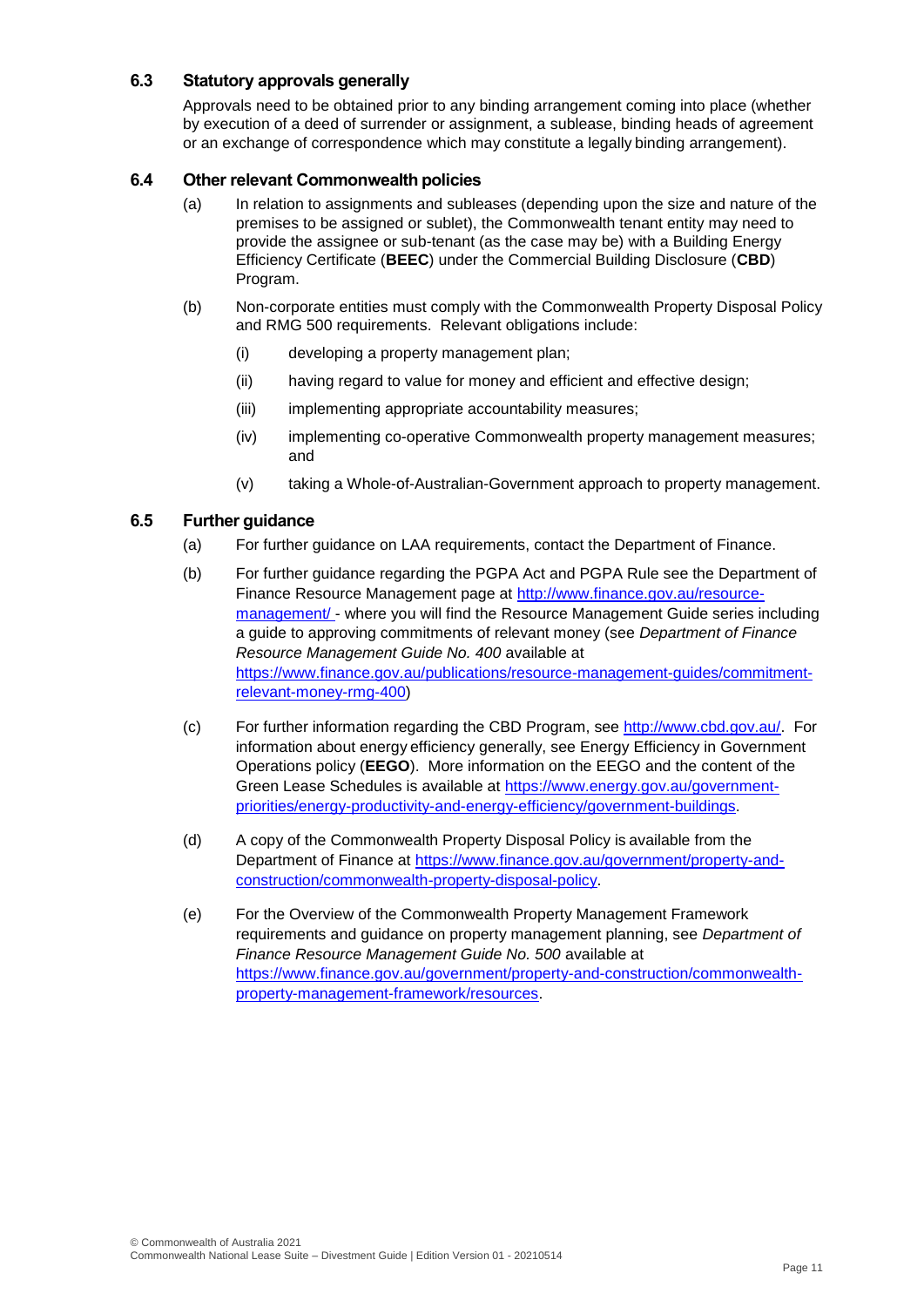# Part B Guidance notes on Surrender Deed

## 7. Introduction

#### **7.1 Use of the Commonwealth National Lease – Surrender Deed**

- (a) The Commonwealth National Lease Surrender Deed is not mandatory when a Commonwealth tenant entity is surrendering its interest in a lease.
- (b) The commercial, operational and practical considerations around each lease divestment will necessitate a well thought out assessment of requirements, opportunities, constraints and risk. The template document will in each case need to be prepared to suit the actual requirements for the particular lease divestment.

#### **7.2 Background considerations**

- (a) A lease grants the tenant a proprietary interest in the premises and it creates an interest in land.
- (b) A lease will stipulate a 'term' of occupation, it may contain option rights and it will usually provide for an overholding right at lease end (typically, but not always, from month to month).
- (c) Unless the lease contains express rights allowing a party to voluntarily end the lease before the expiry date, a party is not entitled to unilaterally end the lease. A commercial negotiation can be commenced to secure mutual agreement to end a lease early (this is what is commonly referred to as a 'surrender' because it results in the tenant surrendering its proprietary interest in the premises), but there is no obligation on a party to agree to an early surrender. Where agreement is reached, it is usually subject to a surrender fee being paid by the tenant and possibly other conditions.
- (d) Approvals under the LAA will be required for the surrender of the lease and under the PGPA Act and / or PGPA Rule for any commitment of relevant money.

# 8. Developing a lease divestment plan

Once it has been determined that the premises are surplus to need the Commonwealth tenant entity should develop a well-considered lease divestment plan. A lease divestment plan should take into account the below questions.

#### **8.1 Is the whole or only part of the premises surplus to need?**

- (a) This impacts not only the legal nature of the transaction but could have other cost and liability impacts. For example, the landlord could use the giving of consent to surrender part of the premises as leverage for imposing a more onerous lease for the retained premises.
- (b) Well considered negotiations are needed to avoid the introduction of unintended risk into the surrender process. This is a matter that may be considered in conjunction with advice from the Commonwealth tenant entity's appointed PSP.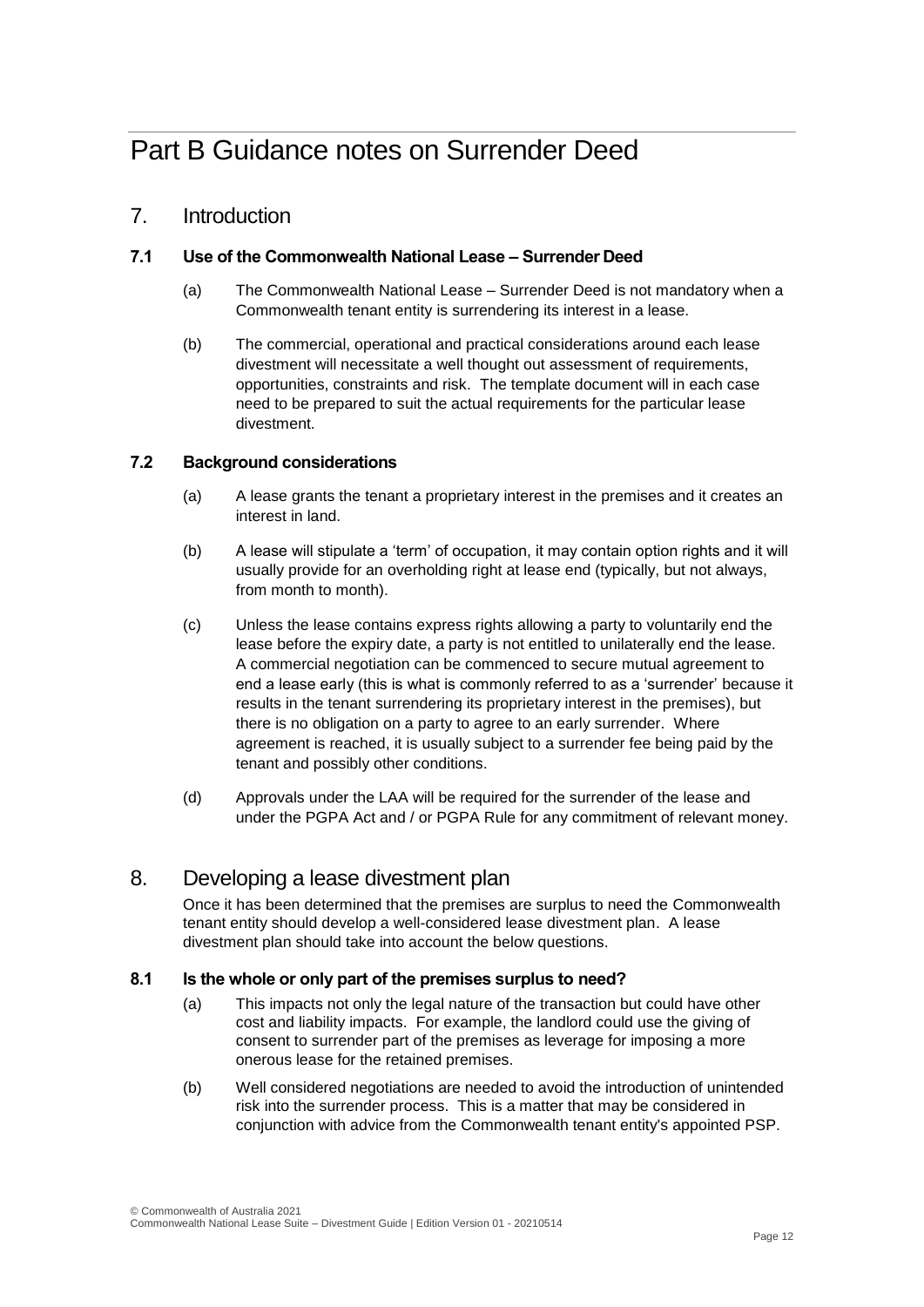#### **8.2 Timing**

- (a) Ensure the lead time allows the exit strategy to be implemented.
- (b) If a relocation is to occur allow enough time to ensure the new accommodation is ready before the surrender is due to take effect.
- (c) Negotiating an extension to occupation rights in existing premises once a surrender deal has been struck is likely to place the Commonwealth tenant entity in a disadvantageous position and could result in high costs associated with extending the surrender date of the lease.

#### **8.3 Market opportunities and risks**

- (a) Is the leasing market such that the landlord is likely to engage in agreeing to early surrender of the lease on reasonable and acceptable financial and legal terms? If not, the Commonwealth tenant entity needs to factor in the likely time and cost impacts of protracted negotiations and an unfavourable risk load in the surrender deal and this may lead to a review of the divestment strategy.
- (b) For example, would an assignment or sublease yield a better outcome or is the remainder of the term and associated expenditure and liability such that it is more economical to retain the leasehold interest for an alternative use without legal divestment (this would be particularly relevant where only a short term remains under the lease).

#### **8.4 Legal opportunities and risks under existing and potential lease arrangements**

- (a) Does the lease already allow for early surrender and, if not, what strategies are to be implemented in negotiating a surrender?
- (b) What surrender fee is the Commonwealth tenant entity able to accommodate?
- (c) Is the landlord likely to agree to an early surrender on acceptable terms factors influencing this include whether the landlord is likely to be able to readily re-let the premises for an equivalent or better return or is it likely to encounter difficulties in re-letting the premises?
- (d) Are there any unresolved disputes?

#### **8.5 Financial impacts and risk on a whole-of-project basis**

(a) A whole of life costing for the lease acquisition would have been undertaken at the initial lease procurement stage. Disposal costs would have been one of the factors assessed at that stage, however, that assessment is likely to be on the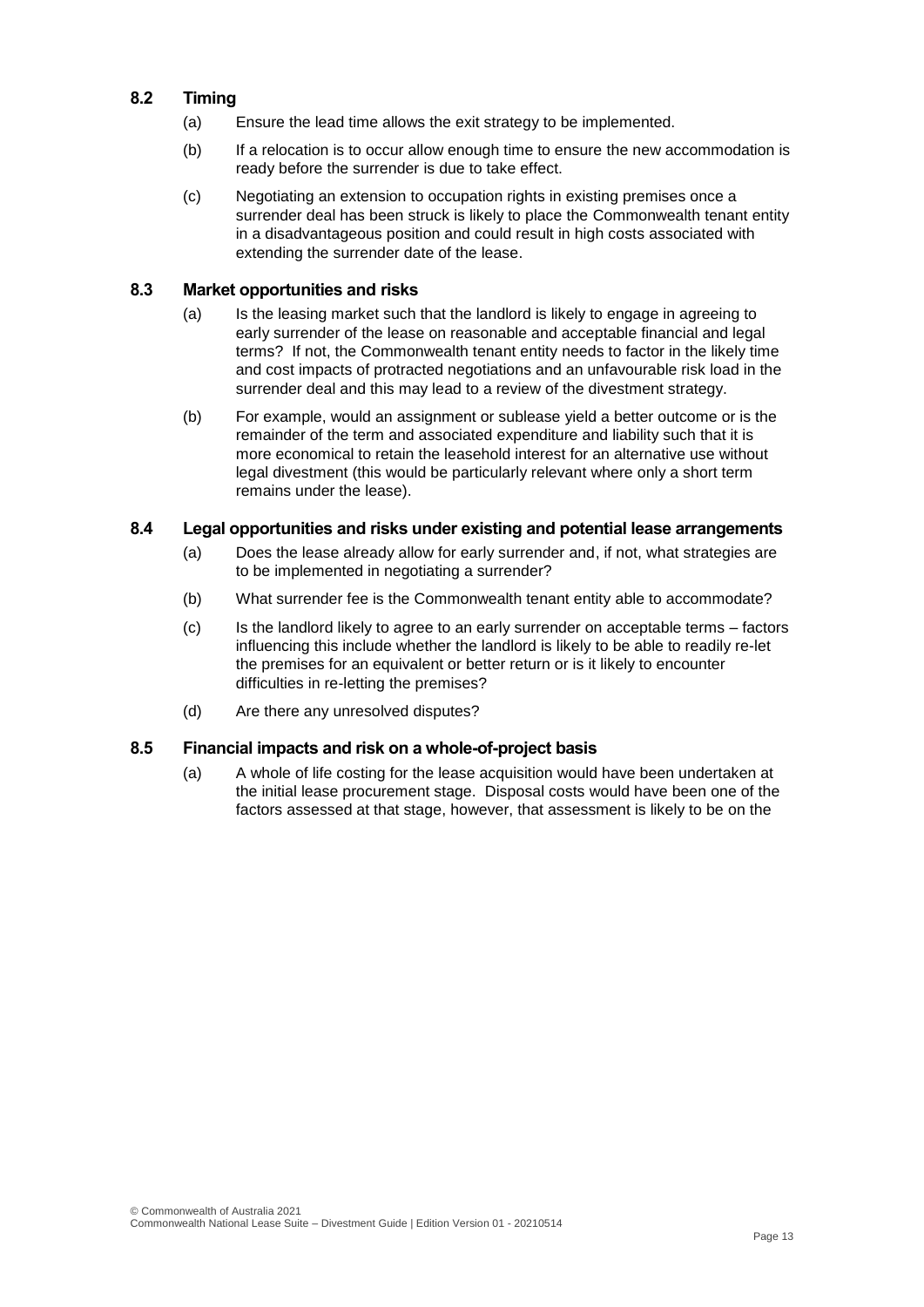basis that the disposal costs would be those associated with expiry of the lease by the passage of time rather than a pre-expiry date divestment.

- (b) As part of the lease divestment strategy the Commonwealth tenant entity will undertake a cost benefit analysis to quantify the cost and benefit of the proposed options.
- (c) When considering a surrender of lease, the analysis should include not only upfront costs such as the surrender fee, but also indirect costs.
- (d) Indirect costs can include the cost of:
	- (i) yielding up, make good and reinstatement obligations (or a payment in lieu of these obligations plus the cost associated with identifying and agreeing what this amount is to be);
	- (ii) ownership of fittings (including removal and re-use rights);
	- (iii) reimbursement of part of an incentive which contemplated a full term;
	- (iv) payment of remaining amortization contributions for the term;
	- (v) payment of landlord costs;
	- (vi) payment of re-letting fees;
	- (vii) whether a full release is secured or does a contingent liability remain;
	- (viii) are any indemnities or ongoing contingent liabilities imposed as a precondition to consent to surrender.
- (e) For more information refer to RMG 500.

### 9. Effect of a surrender

- (a) Once a surrender becomes effective, the tenant's obligations to pay rent and observe the terms of the lease cease.
- (b) Unless the surrender document contains a release from prior obligations, the parties are still entitled to sue for breaches of the lease occurring before the surrender and recover damages.
- (c) The surrender document itself can impose future obligations on a party, for example, an obligation to pay re-letting fees or landlord legal costs.

### 10. Important note for users

- (a) The template Surrender Deed provides a basic framework only. It does not cover every possible scenario and it should always be fully assessed and amended to suit the particular circumstances.
- (b) Leases vary widely in the terminology used and it is therefore imperative that comprehensive due diligence on the form and content of the lease being surrendered is undertaken and that the terminology used in the template Surrender Deed is changed to reflect that in the actual lease being surrendered. Some examples include whether the lease refers to a lessor rather than landlord, to lessee rather than a tenant or how the premises are named.

# 11. Guidance on specific clauses

Capitalised terms in this part of the Divestment Guide have the same meaning given to them in the Commonwealth National Lease – Surrender Deed.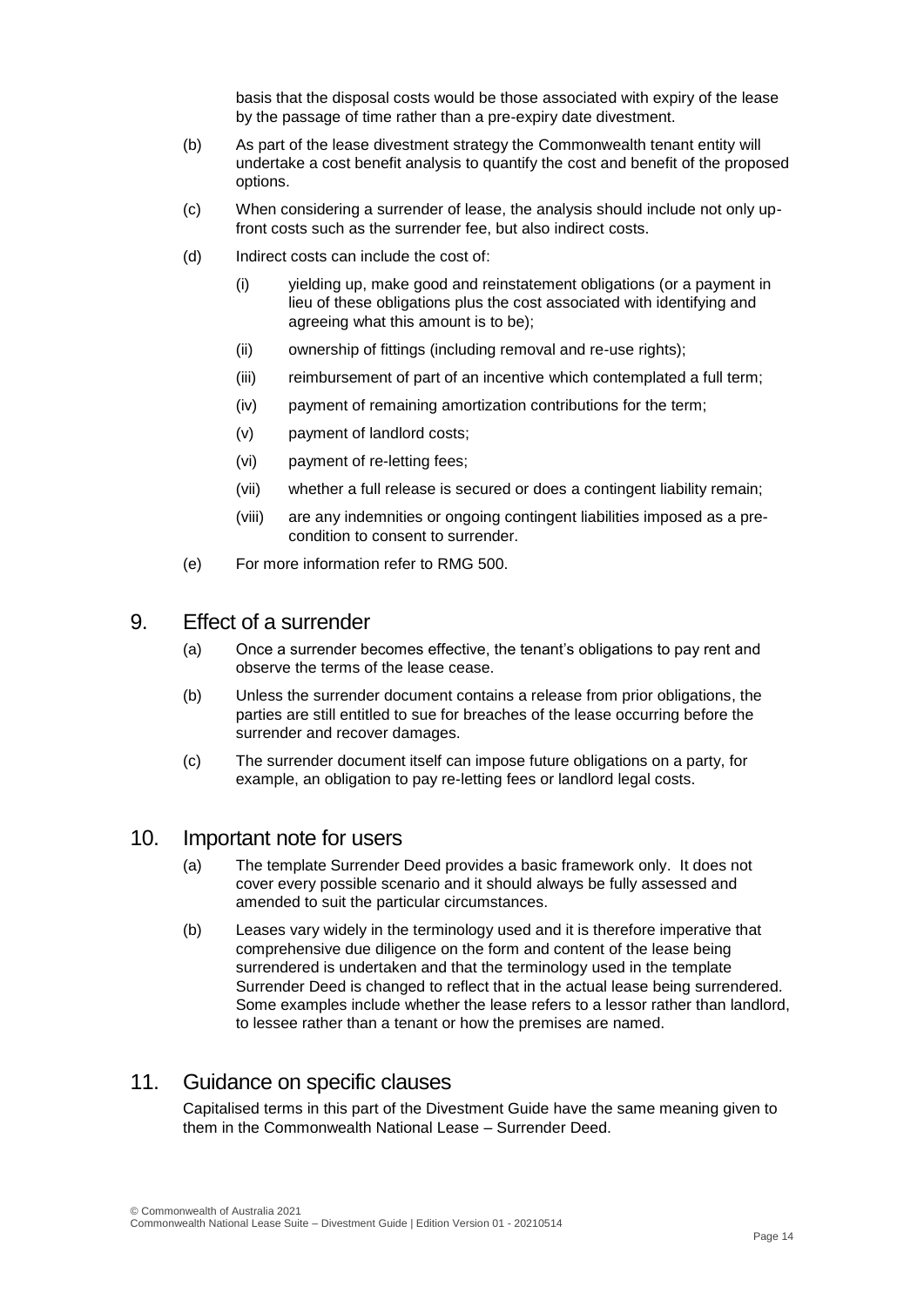#### **11.1 Definitions (clause 1.1)**

- (a) **Retained Premises:** if the lease divestment involves the surrender of the whole of the Premises then this defined term is to be deleted. If the surrender is for part of the Premises this constitutes a surrender and re-grant of a lease for the part of the Premises to be retained and in that case this defined term is to be included in the Surrender Deed.
- (b) **Varied Lease:** if the lease divestment involves the surrender of the whole of the Premises then this defined term is to be deleted. If the surrender is for part of the Premises this defined term is to be included in the Surrender Deed.

#### **11.2 Surrender (clause 2.1)**

This clause effects the surrender of the whole of the Commonwealth tenant entity's interest in the Surrendered Premises. It is critical that the Surrendered Premises is properly identified / defined in the Information Table.

#### **11.3 Payment of Surrender Sum (clause 2.2)**

- (a) Surrenders may involve the Tenant paying a surrender sum to the Landlord as compensation for the early ending of the lease, and also possibly, in lieu of reinstatement or make good obligations, reimbursement of part of a lease incentive or payment of amortised amounts over the residue of the term (or for other transaction specific issues).
- (b) An assessment should be made during the negotiation process as to whether the costs associated with the surrender unduly erode the overall value of the surrender arrangement. If no Surrender Sum is payable this clause should be deleted.

#### **11.4 Tenant's Release (clause 3.2)**

- (a) The Surrender Deed is prepared on the basis that each of the parties are fully releasing the other from their respective obligations under the surrendered lease.
- (b) The effect of a full release is that:
	- (i) on and from the Surrender Date each Party is no longer required to carry out any of its obligations under the Lease;
	- (ii) if a Party has any existing action or claim against the other then that action or claim is no longer enforceable; and
	- (iii) if a Party is entitled to take an action or make a claim against the other and is not aware of this at the Surrender Date, then this too is not enforceable whether that party becomes aware of that entitlement before or after the Surrender Date.
- (c) The benefit of this approach there is certainty for both parties that once the Surrender Deed is signed, any residual liability in connection with the Lease and their respective obligations is removed.
- (d) The Commonwealth tenant entity should be certain that there are no potential issues with the Premises or other issues that arose during the term that may give rise to a need to make a claim after surrender.
- (e) Template clauses for partial release have not been provided as they should be assessed and drafted specifically for each particular circumstance. Legal advice should be sought in this instance.

#### **11.5 Grant of Lease of Retained Premises (clause 4)**

- (a) This clause can be deleted if the surrender is for the whole Premises.
- (b) The Lease is the current lease being surrendered. The Varied Lease is the new lease being granted under this clause and which is defined to mean the lease granted by the Landlord to the Tenant pursuant to the Surrender Deed and which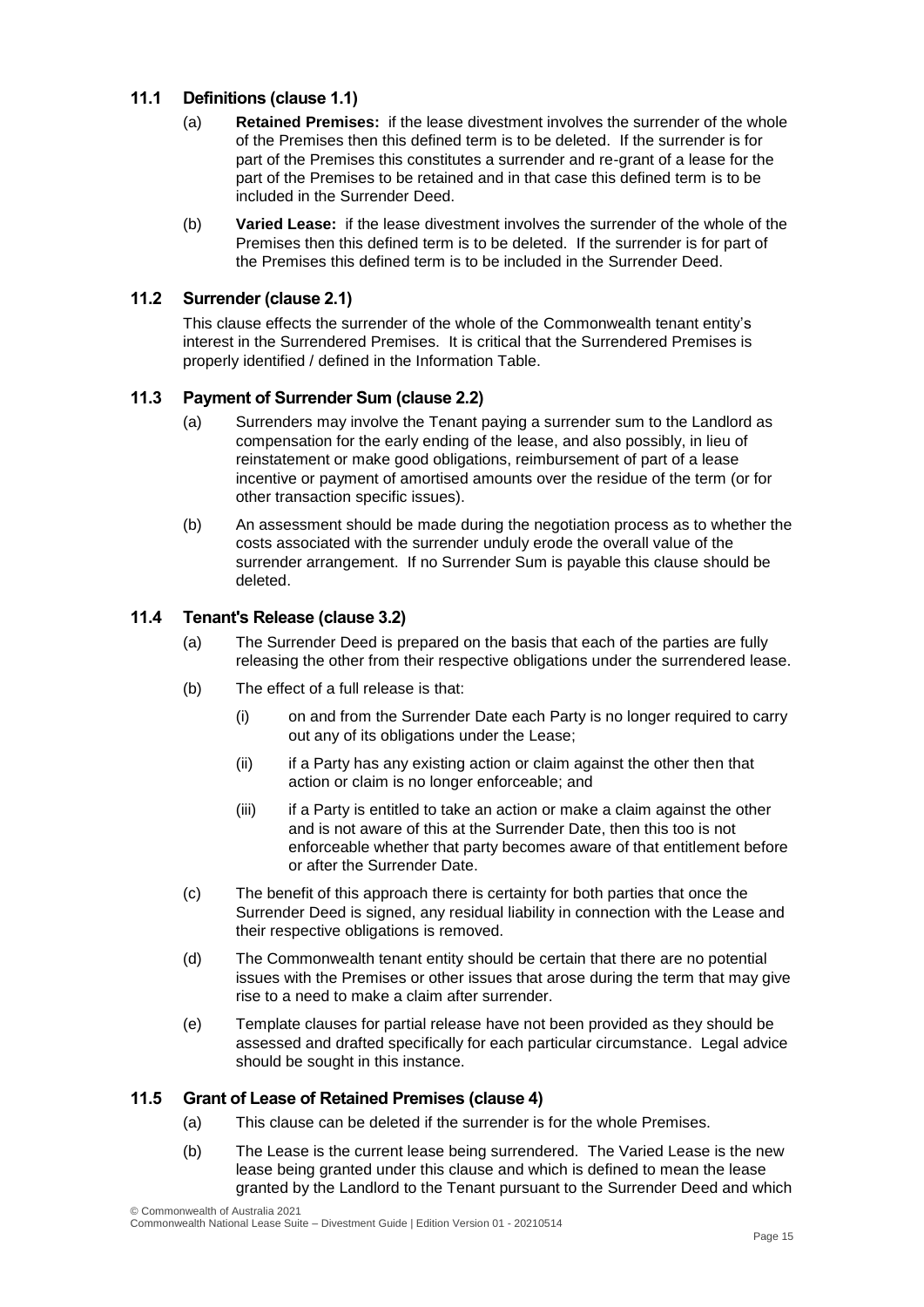is on the same terms and conditions as the Lease, as varied by clause 4.3 of the Surrender Deed.

(c) If the term of the Varied Lease is to end on a date which is not the same as the expiry date of the Lease, then the above clause will need to be amended. See also clause 7.2 which provides the place for listing any other variations to the Lease which are to apply to the Varied Lease.

#### **11.6 Variations (clause 4.2)**

- (a) All variations should be listed and where possible, the schedule of the Lease should be replaced in its entirety to reflect the new Premises description, replacement of Premises plan, rental, net lettable area of Premises, Tenant's proportion of outgoings if this is separately expressed and changes to car parking numbers.
- (b) If the Tenant ceases to occupy the whole of the building then changes that may be required to reflect this including scope of cleaning obligations in relation to common areas, gardens, land, and any signage rights, together with any other changes required to reflect commercial negotiations.
- (c) The Lease needs to be assessed in detail to identify all variations required (including those needed due to changes in legislation, practical circumstances or legal necessity) to ensure the Varied Lease is accurate and appropriate in all respects.

#### **11.7 Costs of deed (clause 7)**

The Surrender Deed provides that each Party will pay their own legal costs in connection with the Surrender Deed. Legal advice should be sought if amendments are requested to the costs clause.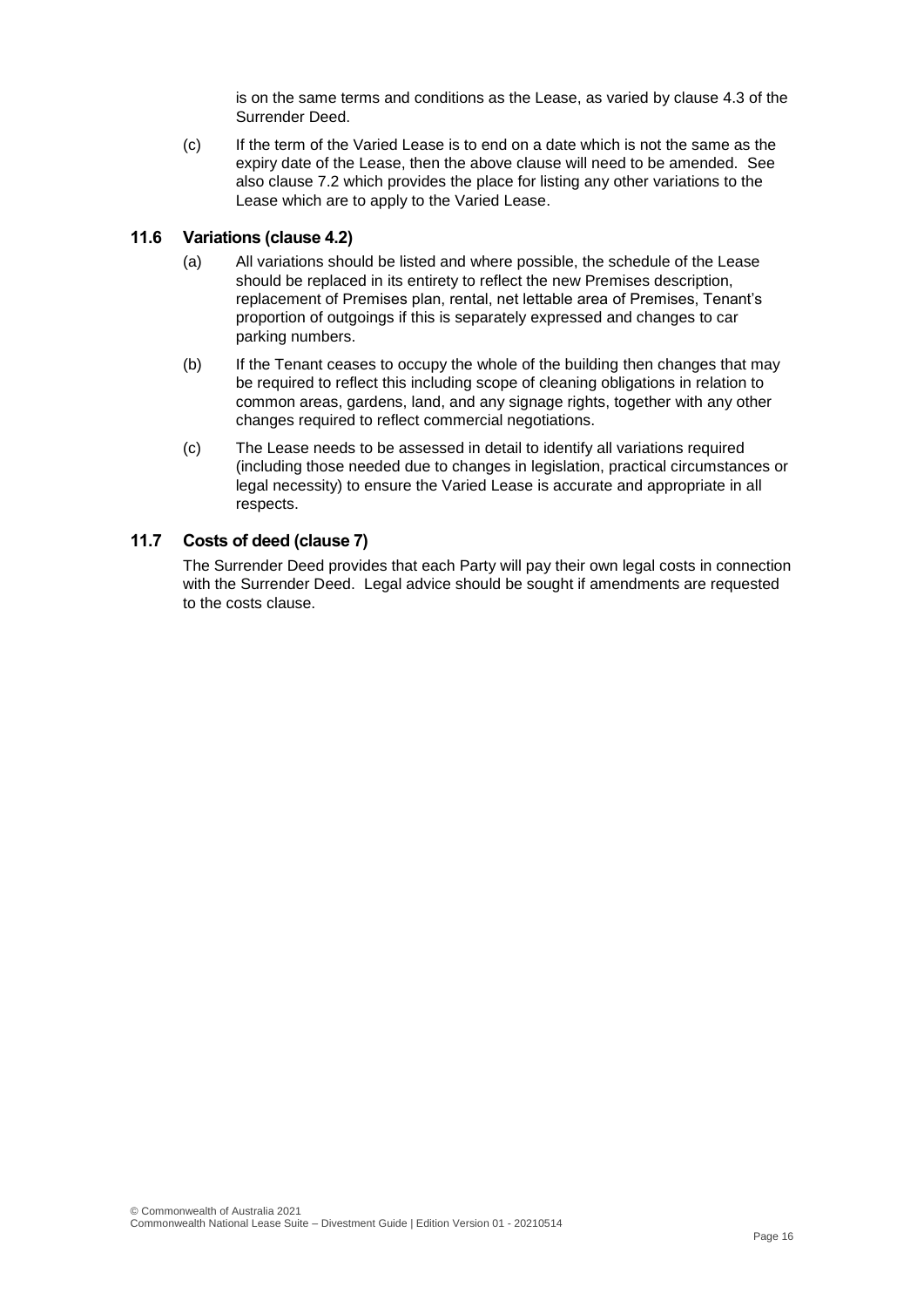# Schedule 1 Surrender - State and Territory registration requirements

Note – This information is current as at 20 August 2019 and is in summary form only and not comprehensive. Changes in law and procedure occur from time to time and applicable requirements should be checked for each transaction

| <b>SURRENDER REQUIREMENTS</b> |                                                                                              |                                                                                                                                                         |                                                                                                                             |                                                                                                                                                      |                                                                                              |                                                                                                                          |                                                                                                                                                                                                                |
|-------------------------------|----------------------------------------------------------------------------------------------|---------------------------------------------------------------------------------------------------------------------------------------------------------|-----------------------------------------------------------------------------------------------------------------------------|------------------------------------------------------------------------------------------------------------------------------------------------------|----------------------------------------------------------------------------------------------|--------------------------------------------------------------------------------------------------------------------------|----------------------------------------------------------------------------------------------------------------------------------------------------------------------------------------------------------------|
| <b>State</b>                  | <b>Is registration</b><br>required and on<br>what form?                                      | Do commercial<br>terms need to be<br>recorded in a<br>deed?                                                                                             | Is a partial<br>surrender<br>permissible in this<br>region<br>(alternatively, is a<br>surrender and re-<br>qrant required?) | If there is a partial<br>surrender (and re-<br>grant of the<br>balance) is a<br>survey plan or<br>other type of plan<br>of the premises<br>required? | Who can lodge the<br>surrender form?                                                         | If the lease is<br>not<br>registered<br>does the<br>deed of<br>surrender<br>alone suffice<br>to extinguish<br>the lease? | Is stamp duty payable? If<br>so, by which party                                                                                                                                                                |
| <b>ACT</b>                    | Registration<br>required if lease<br>is registered to<br>remove the lease<br>from the title. | Additional<br>covenants are to<br>be recorded in a<br>deed (noting that<br>the statutory<br>form is still<br>required for<br>registration<br>purposes). | Yes.                                                                                                                        | Yes.                                                                                                                                                 | Either party may<br>lodge.<br>Original CT and<br>consent of any<br>mortgagee is<br>required. | Yes.                                                                                                                     | No.                                                                                                                                                                                                            |
| <b>NSW</b>                    | Registration<br>required if lease<br>is registered to<br>remove the lease<br>from the title. | Additional<br>covenants are to<br>be recorded in a<br>deed (noting that<br>the statutory<br>form is still<br>required for<br>registration<br>purposes). | No, a surrender<br>and re-grant of<br>the lease is<br>required.                                                             | $N/A$ .                                                                                                                                              | Either party may<br>lodge.<br>Original CT and<br>consent of any<br>mortgagee is<br>required. | Yes.                                                                                                                     | The surrender form must<br>be stamped by Revenue<br>NSW for nominal duty of<br>\$10.<br>The transferee (in the<br>case of a surrender, the<br>landlord) is liable to pay<br>the stamp duty.                    |
| <b>VIC</b>                    | $No - leaves in$<br>Victoria are generally<br>not registered.                                | Yes.                                                                                                                                                    | A partial<br>surrender is<br>allowed if it<br>applies to all<br>land in the folio.                                          | $N/A$ .                                                                                                                                              | Either party may<br>lodge.<br>Original CT and<br>consent of any<br>mortgagee is<br>required. | Yes.                                                                                                                     | Certain lease<br>arrangements over land<br>will incur duty under the<br>Duties Act 2000<br>(Chapter 2).<br>The transferee (in the<br>case of a surrender, the<br>landlord) is liable to pay<br>any stamp duty. |
| <b>TAS</b>                    | Registration required<br>if lease is registered<br>to remove the lease<br>from the title.    | Additional covenants<br>are to be recorded in<br>a deed (noting that<br>the statutory form is<br>still required for<br>registration                     | Yes, if the lease is<br>unregistered.<br>If the Lease is<br>registered, a<br>surrender and re-                              | $N/A$ .                                                                                                                                              | Either party may<br>lodge.<br>Original Lease,<br>duplicate of CT<br>and any consent of       | Yes.                                                                                                                     | Certain surrender of lease<br>arrangements over land will<br>attract duty under Chapter 2<br>of the Duties Act 2001 (Tas)<br>The transferee (in the case                                                       |

© Commonwealth of Australia 2021

Commonwealth National Lease Suite – Divestment Guide | Edition Version 01 - 20210514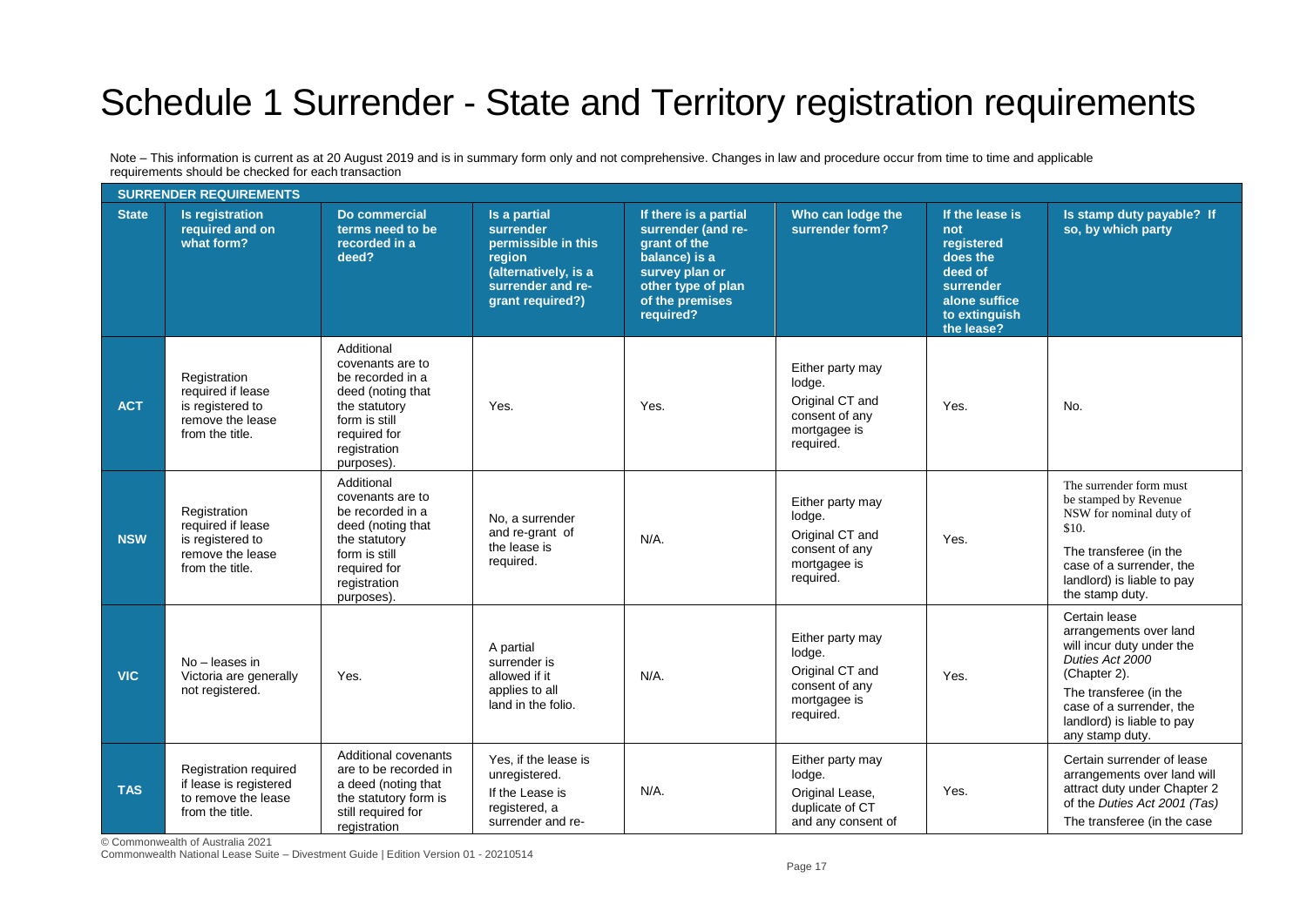|              | <b>SURRENDER REQUIREMENTS</b>                                                                |                                                                                                                                                   |                                                                                                                             |                                                                                                                                                                         |                                                                                                                                              |                                                                                                                          |                                                                                                                                                                                                                                                                                                                                                                   |
|--------------|----------------------------------------------------------------------------------------------|---------------------------------------------------------------------------------------------------------------------------------------------------|-----------------------------------------------------------------------------------------------------------------------------|-------------------------------------------------------------------------------------------------------------------------------------------------------------------------|----------------------------------------------------------------------------------------------------------------------------------------------|--------------------------------------------------------------------------------------------------------------------------|-------------------------------------------------------------------------------------------------------------------------------------------------------------------------------------------------------------------------------------------------------------------------------------------------------------------------------------------------------------------|
| <b>State</b> | <b>Is registration</b><br>required and on<br>what form?                                      | Do commercial<br>terms need to be<br>recorded in a<br>deed?                                                                                       | Is a partial<br>surrender<br>permissible in this<br>region<br>(alternatively, is a<br>surrender and re-<br>grant required?) | If there is a partial<br>surrender (and re-<br>grant of the<br>balance) is a<br>survey plan or<br>other type of plan<br>of the premises<br>required?                    | Who can lodge the<br>surrender form?                                                                                                         | If the lease is<br>not<br>registered<br>does the<br>deed of<br>surrender<br>alone suffice<br>to extinguish<br>the lease? | Is stamp duty payable? If<br>so, by which party                                                                                                                                                                                                                                                                                                                   |
|              |                                                                                              | purposes).                                                                                                                                        | grant is required.                                                                                                          |                                                                                                                                                                         | an encumbrance<br>holder to be<br>lodged.                                                                                                    |                                                                                                                          | of a surrender, the landlord)<br>is liable to pay any stamp<br>duty.                                                                                                                                                                                                                                                                                              |
| <b>QLD</b>   | Registration<br>required if lease<br>is registered to<br>remove the lease<br>from the title. | Additional covenants<br>are to be recorded in<br>a deed (noting that<br>the statutory form is<br>still required for<br>registration<br>purposes). | Yes.                                                                                                                        | Yes, however<br>exceptions apply to<br>surrenders involving<br>a whole building or a<br>whole floor of a<br>building.                                                   | Either party may<br>lodge.<br>Consent of any<br>encumbrance<br>holder required.                                                              | Yes.                                                                                                                     | Stamp duty calculated on the<br>consideration for the<br>surrender paid by the Lessee<br>$($ if any $)$<br>The parties are joint and<br>severally liable for stamp<br>duty.<br>Parties should ensure that<br>the deed or other instrument<br>recording the commercial<br>terms of the surrender is<br>clear as to which party is<br>required to pay a stamp duty. |
| <b>WA</b>    | Registration<br>required if lease<br>is registered to<br>remove the lease<br>from the title. | Additional covenants<br>are to be recorded in<br>a deed (noting that<br>the statutory form is<br>still required for<br>registration<br>purposes). | Yes.                                                                                                                        | Generally, yes.<br>However, a new plan<br>may not be required<br>if the area being<br>surrendered and<br>remaining area are<br>both delineated on<br>the existing plan. | Either party may<br>lodge.<br>Certificate of Title<br>not required.<br>Surrender cannot<br>be registered if any<br>encumbrances on<br>lease. | Yes.                                                                                                                     | Stamp duty may be<br>payable if consideration is<br>paid by the landlord in<br>exchange for the surrender<br>of the lease.<br>If stamp duty is payable, it is<br>payable by the landlord.                                                                                                                                                                         |
| <b>SA</b>    | Registration<br>required if lease<br>is registered to<br>remove the lease<br>from the title. | Additional covenants<br>are to be recorded in<br>a deed (noting that<br>the statutory form is<br>still required for<br>registration<br>purposes). | Yes.                                                                                                                        | Generally, yes.<br>However, a new plan<br>may not be required<br>if the area being<br>surrendered and<br>remaining area are<br>both delineated on<br>the existing plan. | Either party may<br>lodge.<br>The original Certificate of<br>Title must be lodged with<br>the surrender form.                                | Yes.                                                                                                                     | Stamp duty may be payable<br>if consideration is paid by<br>the landlord to the tenant in<br>exchange for the surrender<br>of the lease.<br>If stamp duty is payable, it is<br>payable by the landlord.                                                                                                                                                           |
| NT.          | Registration<br>required if lease<br>is registered to<br>remove the lease<br>from the title. | Additional covenants<br>are to be recorded in<br>a deed (noting that<br>the statutory form is<br>still required for<br>registration               | Yes.                                                                                                                        | Yes.                                                                                                                                                                    | Either party may<br>lodge.<br>If mortgagee<br>consent given to<br>lease it may be                                                            | Yes.                                                                                                                     | The Surrender of Lease<br>form needs to be lodged<br>with the Territory Revenue<br>Office, however stamp duty<br>is only payable if an<br>additional premium for the                                                                                                                                                                                              |

© Commonwealth of Australia 2021

Commonwealth National Lease Suite – Divestment Guide | Edition Version 01 - 20210514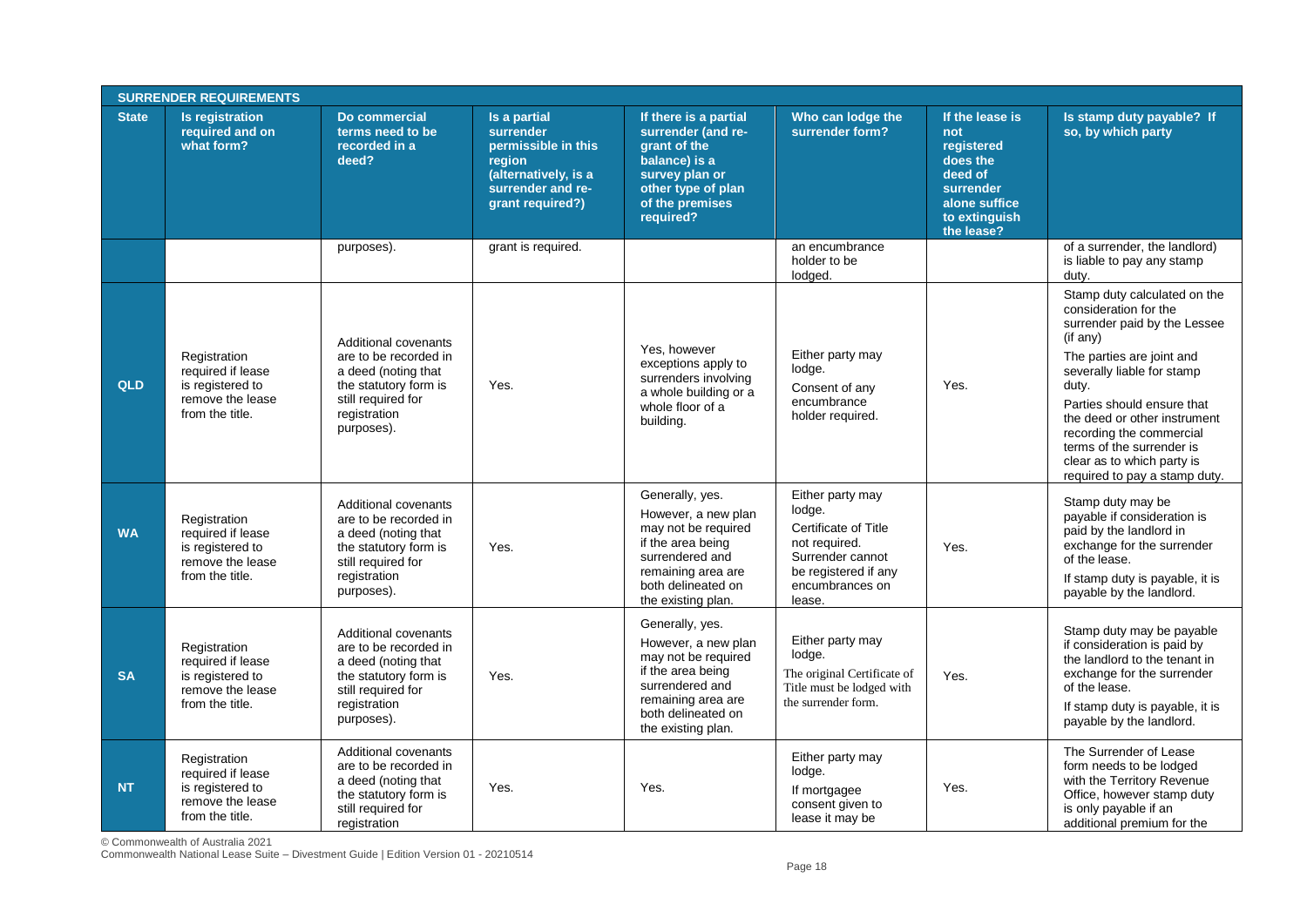|              | <b>SURRENDER REQUIREMENTS</b>                    |                                                             |                                                                                                                             |                                                                                                                                                      |                                      |                                                                                                                          |                                                                                          |
|--------------|--------------------------------------------------|-------------------------------------------------------------|-----------------------------------------------------------------------------------------------------------------------------|------------------------------------------------------------------------------------------------------------------------------------------------------|--------------------------------------|--------------------------------------------------------------------------------------------------------------------------|------------------------------------------------------------------------------------------|
| <b>State</b> | Is registration<br>required and on<br>what form? | Do commercial<br>terms need to be<br>recorded in a<br>deed? | Is a partial<br>surrender<br>permissible in this<br>region<br>(alternatively, is a<br>surrender and re-<br>grant required?) | If there is a partial<br>surrender (and re-<br>grant of the<br>balance) is a<br>survey plan or<br>other type of plan<br>of the premises<br>required? | Who can lodge the<br>surrender form? | If the lease is<br>not<br>registered<br>does the<br>deed of<br>surrender<br>alone suffice<br>to extinguish<br>the lease? | Is stamp duty payable? If<br>so, by which party                                          |
|              |                                                  | purposes).                                                  |                                                                                                                             |                                                                                                                                                      | required for<br>surrender.           |                                                                                                                          | surrender is paid by the<br>parties.<br>The landlord is liable to pay<br>any stamp duty. |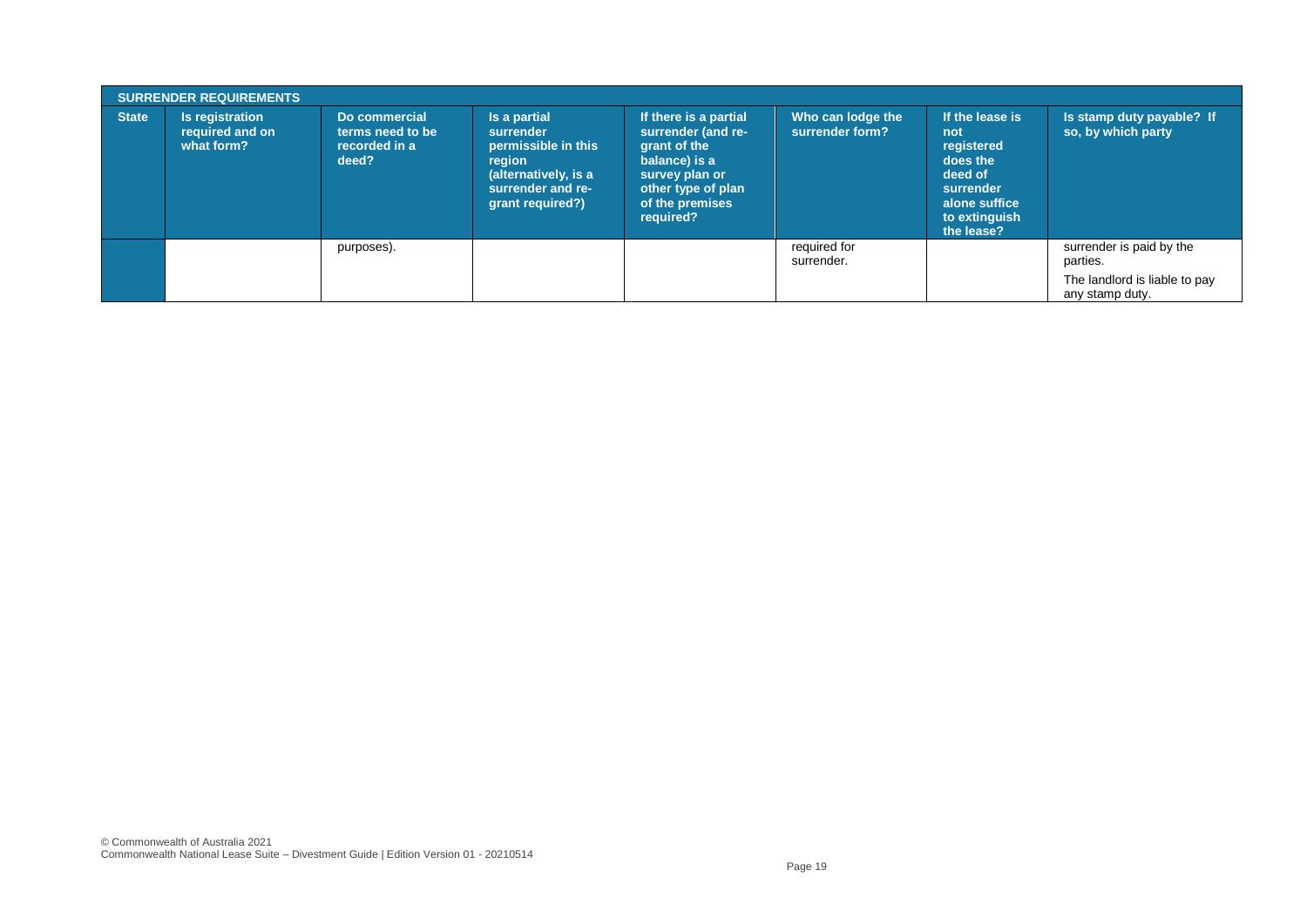# Part C Guidance notes on Deed of Assignment

## 12. Introduction

#### **12.1 Purpose and scope**

(a) The purpose of the template Commonwealth National Lease – Deed of Assignment is to assist Commonwealth entities to effect the assignment of existing commercial office accommodation premises leases to non-Commonwealth entities. The template Deed of Assignment assumes retail leasing legislation does not apply to the lease.

#### **12.2 Use of the Deed of Assignment**

- (a) The Commonwealth National Lease Deed of Assignment is not mandatory when a Commonwealth tenant entity is assigning a lease.
- (b) The commercial, operational and practical considerations around each lease divestment will necessitate a well thought out assessment of requirements, opportunities, constraints and risk which goes beyond the scope of the template Deed of Assignment. The template document will in each case need to be prepared to suit the actual requirements for the particular lease divestment.
- (c) An assignment may or may not leave the Commonwealth tenant entity with some residual liability. This will depend on the assignment terms agreed between the parties. As part of the lease divestment strategy the Commonwealth tenant entity will have first considered whether it is feasible to have another Commonwealth tenant entity take up occupation of the premises and, failing that, whether a surrender of the lease can be reasonably achieved.
- (d) It should be noted that site and use specific considerations may necessitate changes to the document.
- (e) Except where optional or alternative clauses are provided, legal advice should be obtained before making amendments. Even when optional or alternative clauses are provided any doubt as to whether they are appropriate should be addressed on the basis of legal advice.

#### **12.3 Background considerations**

- (a) A lease grants the tenant a proprietary interest in the premises and it creates an interest in land. Approval is required to dispose the interest in the Lease.
- (b) Depending upon the size and nature of the premises to be assigned, the Commonwealth tenant entity may need to provide the assignee with a BEEC under the CBD Program.

# 13. Developing a divestment plan

Commonwealth entities should develop a well-considered change management plan for the accommodation needs that addresses the below considerations.

#### **13.1 Operational needs**

Will the existing fit-out be transferred to the assignee?

#### **13.2 Market opportunities and risks**

- (a) What is the state of the rental market for the particular type of premises?
- (b) Is a suitable assignee likely to be found in a reasonable time?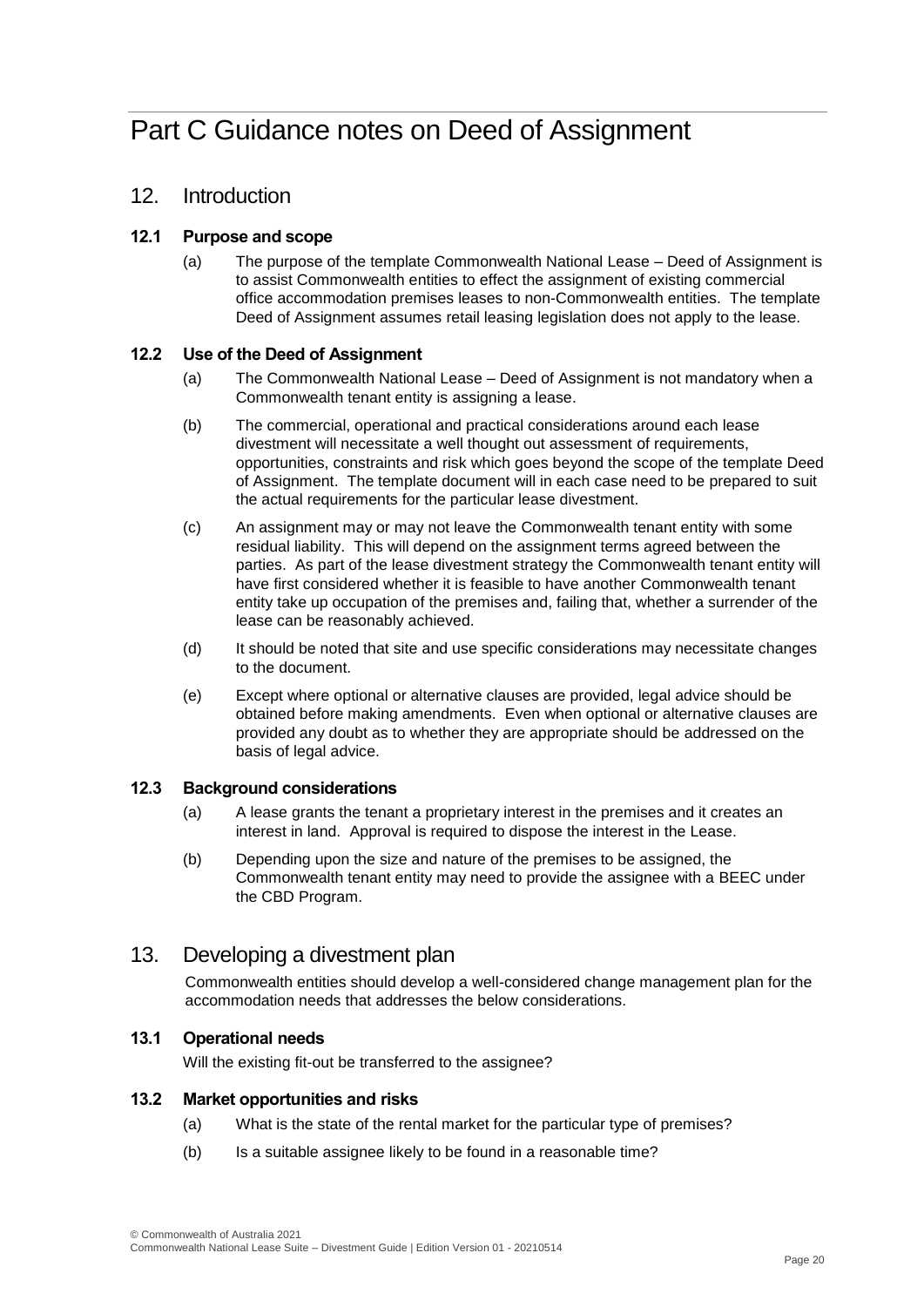- (c) Will the assignment of the lease to a third party be more cost-effective in the current market than negotiating a surrender of lease with the landlord?
- (d) A cost-benefit analysis of the divestment options and the options available in the market should be undertaken by the Commonwealth tenant entity as part of the development of its lease divestment strategy.

#### **13.3 Legal opportunities and risks under the assignment arrangements**

- (a) Does the lease permit assignments?
- (b) If so, is landlord consent required?
- (c) Is the Commonwealth tenant entity liable to pay any of the landlord's costs in connection with consenting to an assignment?
- (d) If assignment is expressly forbidden in the lease, what strategies are to be implemented in negotiating variations to the lease to allow the assignment to occur?

#### **13.4 Financial impacts**

- (a) What are the financial impacts? Examples include the costs of:
	- (i) procuring consent; and
	- (ii) ongoing risk and continuing liability under the lease if a full release cannot be obtained.
- (b) What are the arrangements to be around ownership or transfer of fit-out, and the transfer of make-good obligations? Is the Commonwealth tenant entity liable to pay any of the landlord's costs in connection with consenting to an assignment of lease?
- (c) Are there consultant fees to be factored in (such as engaging an agent to source a new tenant/assignee and negotiate the assignment deal, engaging legal advisers, due diligence searches on potential assignees)?
- (d) If there was an initial incentive and there are ongoing amortisation payments, does the proposed assignment adequately cover these arrangements?

#### **13.5 Permitted Use**

- (a) A lease will specify the particular use for which the tenant can occupy and use the premises. This is usually referred to as the 'Permitted Use'.
- (b) The Permitted Use can be described broadly (such as 'office accommodation') or it can be quite specific (such as 'office accommodation for ABC Pty Ltd').
- (c) Even if the lease allows dealings with the lease without consent, the Commonwealth tenant entity is not entitled to unilaterally alter the Permitted Use.
- (d) The proposed use of the premises by the incoming tenant is a relevant consideration in assessing an assignment proposal.

#### **13.6 Managing the risk of continued liability**

- (a) The Deed of Assignment provides for a full release is provided on assignment.
- (b) This means that the landlord will then have no further right to make a claim on the Commonwealth tenant entity if the assignee breaches the lease and the Commonwealth tenant entity is also released from pre-assignment liability.
- (c) Prudent risk management also supports obtaining an indemnity from the incoming assignee in favour of the Commonwealth tenant entity.
- (d) Depending upon the nature of the incoming assignee, the Commonwealth tenant entity and/or the landlord may seek security from the incoming tenant (such as director's guarantees where the incoming tenant is a company limited by shares, or a bank guarantee).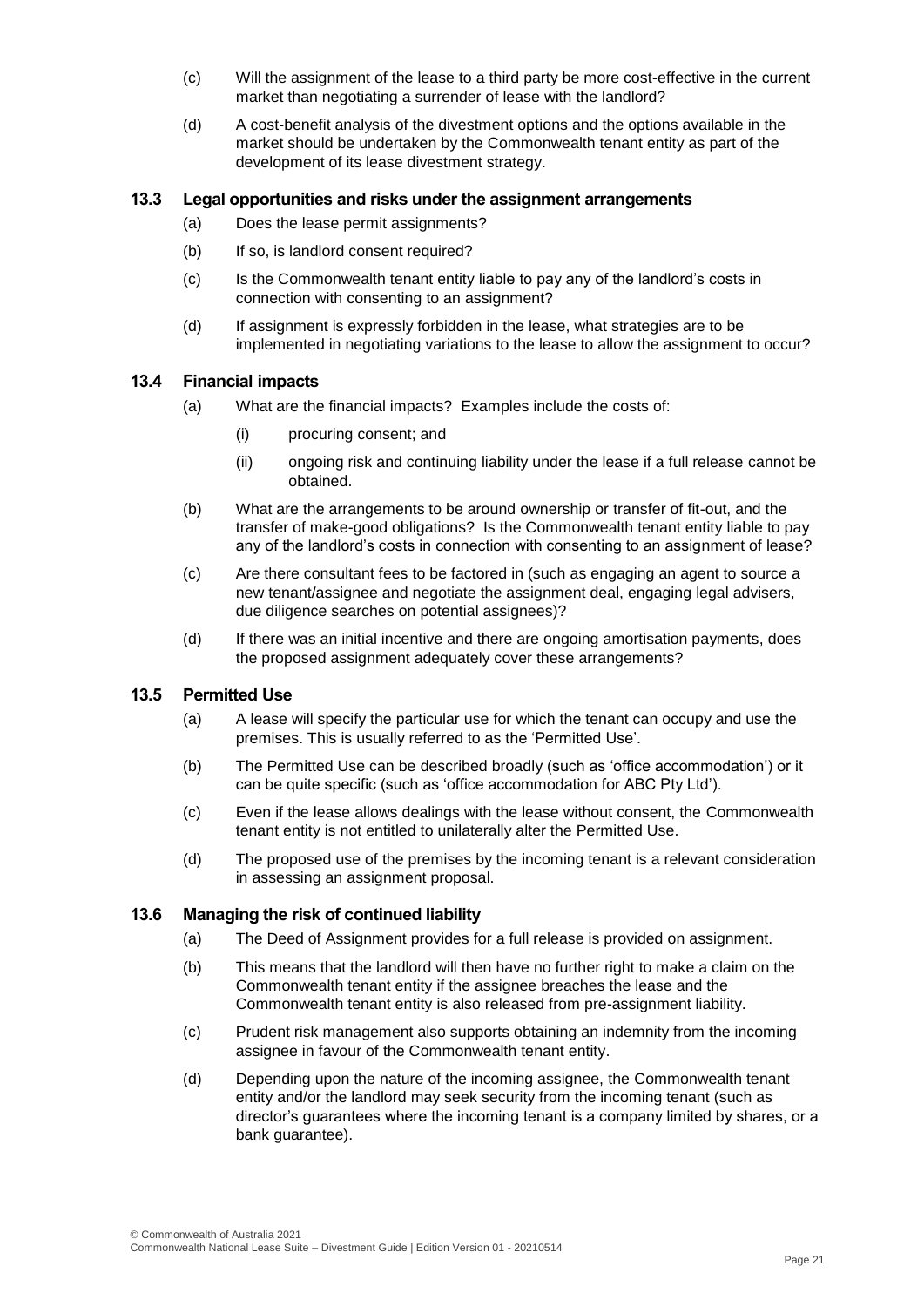- (e) This will need to be assessed on a case-by-case basis, taking into account the individual circumstances of the assignment proposal (for example, security may not be required where the incoming tenant is a publicly listed company).
- (f) The existence or otherwise of the above mitigating measures will be relevant to the Commonwealth tenant entity's risk assessment of the assignment proposal and should be taken into account when preparing a request for approval under the LAA and / or the PGPA Act.

#### **13.7 Fit-out and make-good**

- (a) Consideration should be given to whether the existing fit-out is owned by the landlord or the Commonwealth tenant entity, who installed it, and (if owned by the Commonwealth tenant entity) any contribution provided by the landlord.
- (b) Will the existing fit-out be transferred to the incoming assignee?
- (c) If so, will the Commonwealth tenant entity be seeking to recover any costs from the incoming assignee?
- (d) Does the Commonwealth tenant entity have the right to remove the fit-out under the terms of the lease?
- (e) Does the Commonwealth tenant entity have any make-good obligations under the terms of the lease, or any other contractual arrangement (for example, a separate agreement relating to fit-out)?
- (f) If the Commonwealth tenant entity has any such separate contractual obligations, they may not automatically be transferred to the incoming tenant and therefore should be detailed in the Deed of Assignment or another document.

#### **13.8 Landlord consent costs**

- (a) When assessing an assignment proposal, the consent and other requirements under the lease need to be taken into account, including the costs (if any) recoverable by the landlord from the Commonwealth tenant entity in considering a request for consent to an assignment.
- (b) If the landlord is able to require the Commonwealth tenant entity to pay or contribute to its costs, it will need to consider whether it requires the incoming assignee to reimburse all or a portion of those costs.

#### **13.9 Further consents**

Depending upon individual circumstances, additional consents such as Ministerial or mortgagee consents may be required.

#### **13.10 Registration and other jurisdiction-specific issues**

A reference table is attached summarising the registration requirements and stamp duty liability for assignments of lease in each State and Territory. It should be borne in mind that an assignment of lease will not be registrable if the lease being assigned is unregistered.

### 14. Important note for users

- (a) The template Deed of Assignment provides a basic framework only. It does not cover every possible scenario and it should always be fully assessed and amended to suit the particular circumstances.
- (b) Leases vary widely in the terminology used and it is therefore imperative that comprehensive due diligence on the form and content of the lease being assigned is undertaken and that the terminology used in the Deed of Assignment is changed to reflect that in the actual lease being assigned. Some examples include whether the lease refers to a lessor rather than landlord, to lessee rather than a tenant or how the premises are named.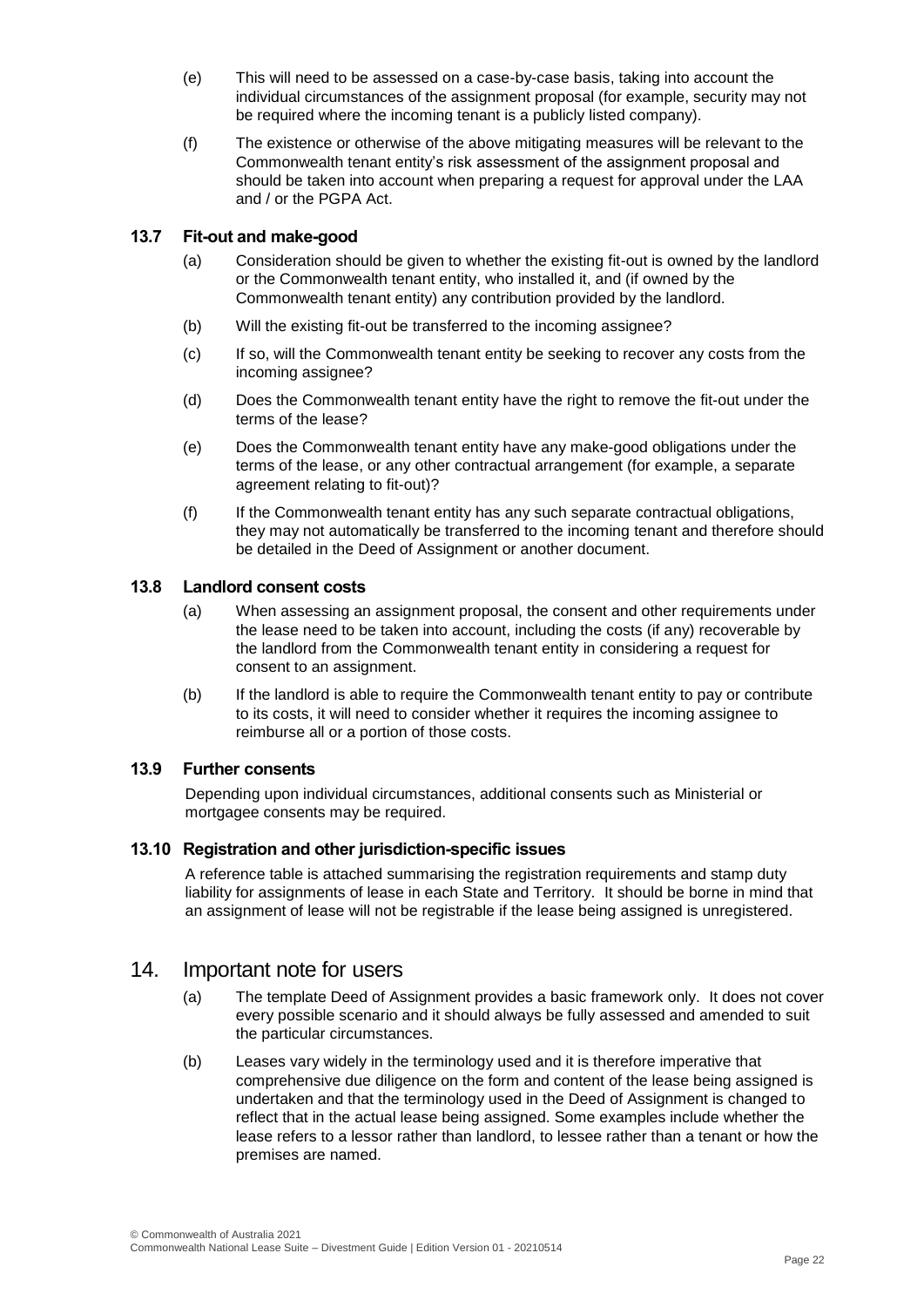# 15. Guidance on specific clauses

Capitalised terms in this part of the Divestment Guide have the same meaning given to them in the Commonwealth National Lease – Deed of Assignment.

#### **15.1 Consent of Landlord (clause 3)**

- (a) The Landlord's consent is likely to be required under the terms of the Lease. There may also be costs associated with procuring consent.
- (b) If the parties have agreed that the incoming Assignee will make a contribution to these costs, this should be set out at clause 8 of the Deed of Assignment.
- (c) Depending on the terms of the Lease governing the Landlord's consent, the Landlord may seek to impose conditions on the giving of its consent. If relevant and appropriate, any agreed conditions should be included in the Deed of Assignment (for example, an obligation to pay the Landlord's capped or reasonable legal costs connected with the consent).

#### **15.2 Release (clause 5.1)**

- (a) The template Deed of Assignment is prepared on the basis that each of the Parties to the Lease fully releases the other from their respective obligations under the surrendered lease.
- (b) The benefit of this approach is certainty for both Parties that once the Deed is signed, any residual liability in connection with the Lease and their respective obligations is removed.
- (c) If either Party has a pre-existing claim against each other which that Party became aware of later, then that Party could not pursue that claim against the other Party (unless there was another common law basis for making the claim, such as negligence). The Commonwealth tenant entity should be certain that there are no potential issues with the Premises or other issues that arose during the term that may give rise to a need to make a claim after assignment.
- (d) Landlords will often prefer not to release the Commonwealth tenant entity because this gives them an additional avenue for recourse in the event of breach by the Assignee. The risk in not obtaining a full release is that the Commonwealth tenant entity retains an ongoing contingent liability and the Landlord may look to it if it identifies a 'pre-assignment' breach by the Commonwealth tenant entity or if the Assignee does not comply with the Lease. The level of risk is heightened if post assignment liability is retained because the Commonwealth tenant entity has no control over the Assignee and will be unaware of circumstances which may give rise to a liability (for example a failure to pay rent, breach of maintenance and repair covenants or an insolvency event occurring).
- (e) While this risk is to some extent reduced by good due diligence in the process of sourcing the Assignee (financial viability, prior rental history and the like) and by securing an indemnity from the Assignee, the Landlord remains free to make a claim against the Commonwealth tenant entity. The Commonwealth tenant entity would then need to rely on the indemnity from the Assignee to recover its loss if the claim relates to a breach by the Assignee.
- (f) Legal advice should be sought if amendments are requested to the release clause.

#### **15.3 Costs (clause 8)**

- (a) This clause will require amendment if the parties have agreed that one party will make a contribution to the other party's legal costs of entering into the Deed of Assignment.
- (b) The Deed of Assignment provides that each party will pay its own legal costs. It is however, not unusual for a Landlord to require payment of its legal costs. Legal advice should be sought if amendments are requested to the costs clause.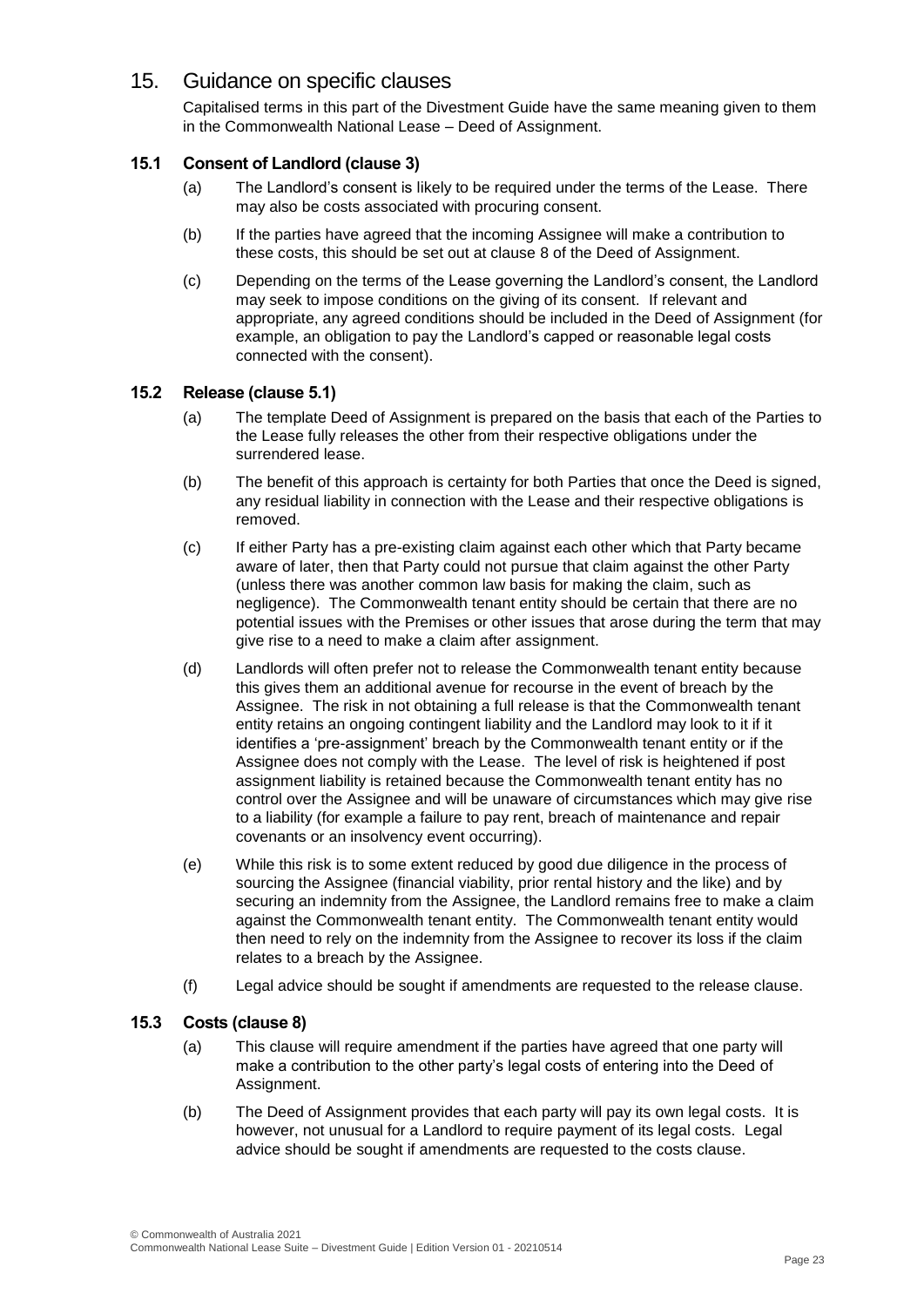# Schedule 2 Assignment - State and Territory registration requirements

Note – This information is current as at 20 August 2019 and is in summary form only and not comprehensive. Changes in law and procedure occur from time to time and applicable requirements should be checked for each transaction

|              | <b>ASSIGNMENT REQUIREMENTS</b>                                                                        |                                                                                                                                                                                  |                                                                                                                                                            |                                                                                                                |                                                                                                                                                                                                                                                                                            |  |
|--------------|-------------------------------------------------------------------------------------------------------|----------------------------------------------------------------------------------------------------------------------------------------------------------------------------------|------------------------------------------------------------------------------------------------------------------------------------------------------------|----------------------------------------------------------------------------------------------------------------|--------------------------------------------------------------------------------------------------------------------------------------------------------------------------------------------------------------------------------------------------------------------------------------------|--|
| <b>State</b> | Does an assignment of<br>lease need to be<br>registered?                                              | Can the commercial and other<br>terms (e.g. assignment fee,<br>releases, indemnities etc.) be<br>included in the statutory form or<br>are they recorded separately in a<br>deed? | Can either party lodge the<br>assignment or does it need to<br>be the party which is the tenant<br>under the registered lease or the<br>incoming assignee? | If the lease is not<br>registered does the deed<br>of assignment alone<br>suffice to effect the<br>assignment? | Is stamp duty payable? If so,<br>by which party?                                                                                                                                                                                                                                           |  |
| <b>ACT</b>   | Registration required if<br>lease is registered to<br>transfer the lease into<br>the assignee's name. | Additional covenants are to be<br>recorded in a deed (noting that the<br>statutory form is still required for<br>registration purposes).                                         | Either party may lodge.                                                                                                                                    | Yes.                                                                                                           | No.                                                                                                                                                                                                                                                                                        |  |
| <b>NSW</b>   | Registration required if<br>lease is registered to<br>transfer the lease into<br>the assignee's name. | Additional covenants are to be<br>recorded in a deed (noting that the<br>statutory form is still required for<br>registration purposes).                                         | Either party may lodge.                                                                                                                                    | Yes.                                                                                                           | An assignment of lease may be<br>dutiable - the statutory form must be<br>assessed for stamp duty and stamped<br>by the NSW Office of State Revenue<br>prior to registration.<br>The transferee (in the case of an<br>assignment, the incoming tenant) is<br>liable to pay any stamp duty. |  |
| <b>VIC</b>   | No - leases in Victoria<br>are generally not<br>registered.                                           | Yes.                                                                                                                                                                             | Either party may lodge.                                                                                                                                    | Yes                                                                                                            | Stamp duty may be payable where<br>consideration is paid in relation to the<br>assignment.<br>The transferee (in the case of an<br>assignment, the incoming tenant) is<br>liable to pay any stamp duty.                                                                                    |  |
| <b>TAS</b>   | Registration required if<br>lease is registered to<br>transfer the lease into<br>the assignee's name. | Additional covenants are to be<br>recorded in a deed (noting that the<br>statutory form is still required for<br>registration purposes).                                         | Either party may lodge.                                                                                                                                    | Yes                                                                                                            | Stamp duty may be payable if any<br>premium is paid in respect of the<br>assignment.<br>However, an assignment is exempt<br>from duty if the premium is less than<br>\$3,000.<br>The transferee (in the case of an<br>assignment, the incoming tenant) is<br>liable to pay any stamp duty. |  |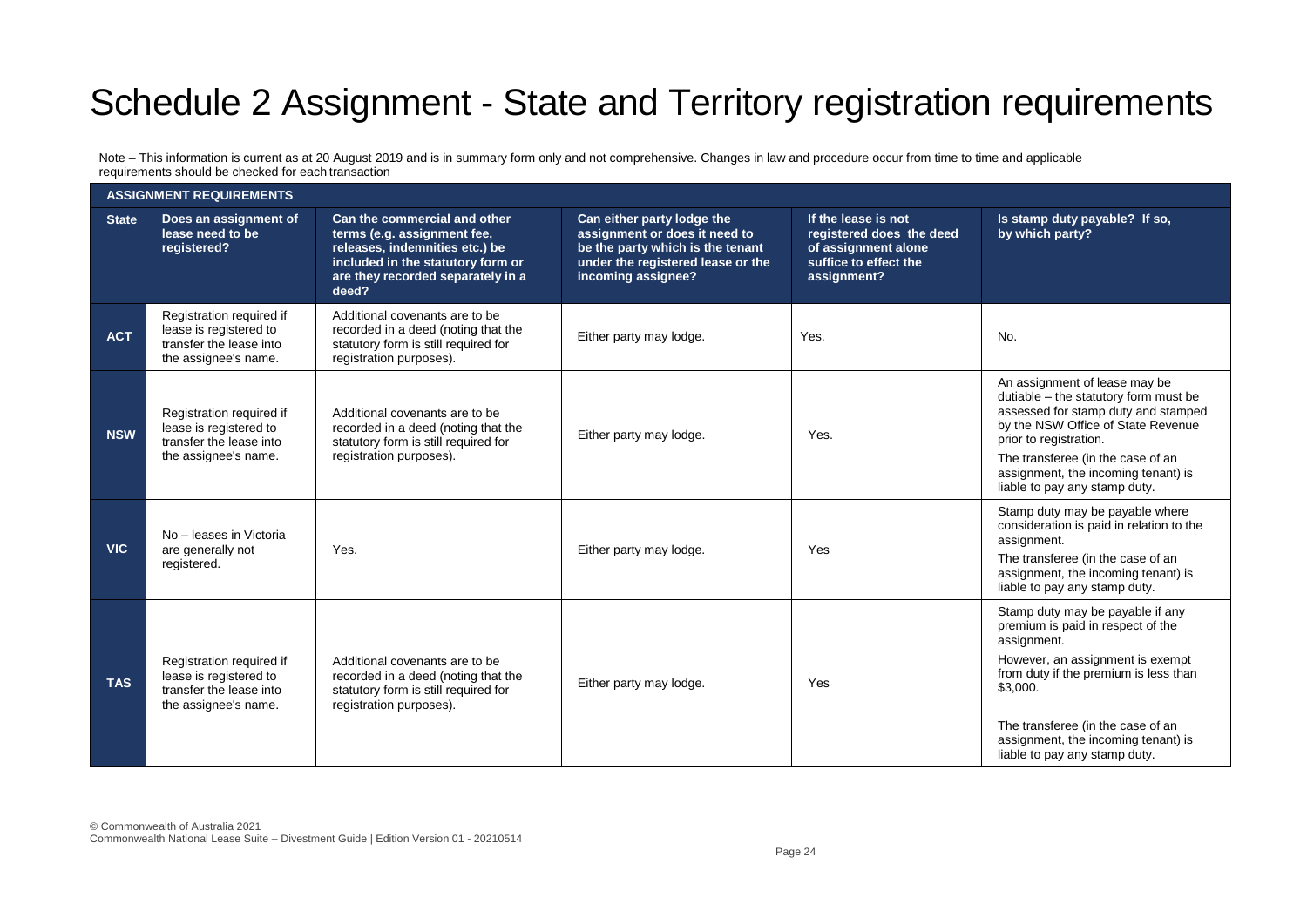|              | <b>ASSIGNMENT REQUIREMENTS</b>                                                                        |                                                                                                                                                                                  |                                                                                                                                                            |                                                                                                                |                                                                                                                                                                                                                                                  |  |  |
|--------------|-------------------------------------------------------------------------------------------------------|----------------------------------------------------------------------------------------------------------------------------------------------------------------------------------|------------------------------------------------------------------------------------------------------------------------------------------------------------|----------------------------------------------------------------------------------------------------------------|--------------------------------------------------------------------------------------------------------------------------------------------------------------------------------------------------------------------------------------------------|--|--|
| <b>State</b> | Does an assignment of<br>lease need to be<br>registered?                                              | Can the commercial and other<br>terms (e.g. assignment fee,<br>releases, indemnities etc.) be<br>included in the statutory form or<br>are they recorded separately in a<br>deed? | Can either party lodge the<br>assignment or does it need to<br>be the party which is the tenant<br>under the registered lease or the<br>incoming assignee? | If the lease is not<br>registered does the deed<br>of assignment alone<br>suffice to effect the<br>assignment? | Is stamp duty payable? If so,<br>by which party?                                                                                                                                                                                                 |  |  |
| <b>NT</b>    | Registration required if<br>lease is registered to<br>transfer the lease into<br>the assignee's name. | Additional covenants are to be<br>recorded in a deed (noting that the<br>statutory form is still required for<br>registration purposes).                                         | Either party may lodge.                                                                                                                                    | Yes.                                                                                                           | Yes. The conveyee (in the case of an<br>assignment, the incoming tenant) is<br>liable to pay any stamp duty.                                                                                                                                     |  |  |
| <b>QLD</b>   | Registration required if<br>lease is registered to<br>transfer the lease into<br>the assignee's name. | Additional covenants are to be<br>recorded in a deed (noting that the<br>statutory form is still required for<br>registration purposes).                                         | Either party may lodge.                                                                                                                                    | Yes.                                                                                                           | The parties are joint and severally<br>liable for stamp duty.<br>Parties should ensure that the deed or<br>other instrument recording the<br>commercial terms of the assignment is<br>clear as to which party is required to<br>pay a stamp duty |  |  |
| <b>WA</b>    | Registration required if<br>lease is registered to<br>transfer the lease into<br>the assignee's name. | Additional covenants are to be<br>recorded in a deed (noting that the<br>statutory form is still required for<br>registration purposes).                                         | Either party may lodge.                                                                                                                                    | Yes.                                                                                                           | Stamp duty may be payable if<br>consideration is paid in respect of the<br>assignment.<br>The transferee (in the case of an<br>assignment, the incoming tenant) is<br>liable to pay any stamp duty.                                              |  |  |
| <b>SA</b>    | Registration required if<br>lease is registered to<br>transfer the lease into<br>the assignee's name. | Additional covenants are to be<br>recorded in a deed (noting that the<br>statutory form is still required for<br>registration purposes).                                         | Either party may lodge.                                                                                                                                    | Yes.                                                                                                           | Yes. The transferee (in the case of an<br>assignment, the incoming tenant) is<br>liable to pay any stamp duty.                                                                                                                                   |  |  |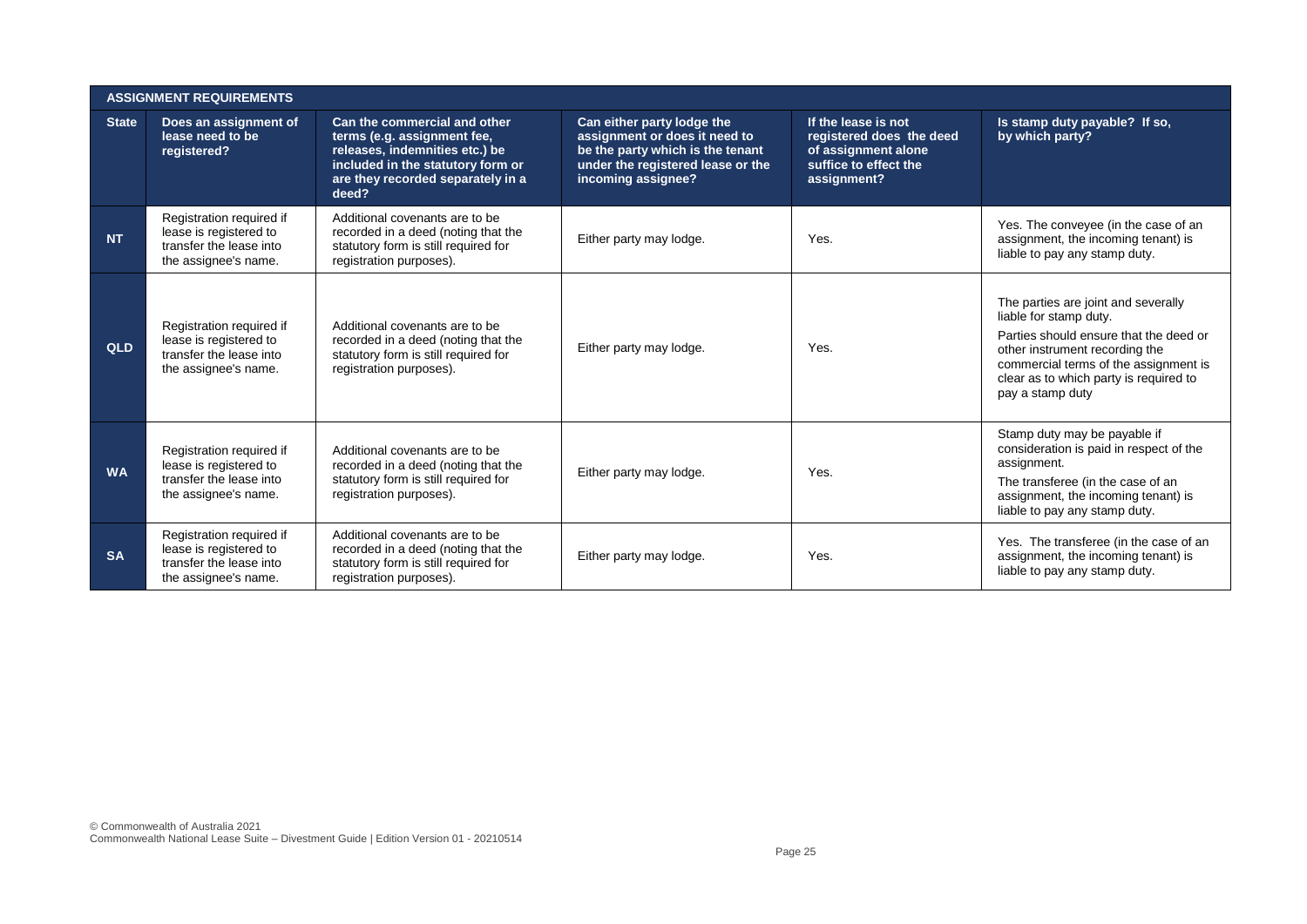# Part D Guidance notes on Sublease

## 16. Introduction

#### **16.1 Purpose and scope**

- (a) The template Commonwealth National Lease Sublease provides a basic framework for Commonwealth entities to effect the grant of subleases of existing commercial office accommodation premises to non-Commonwealth entities. The template Sublease assumes retail leasing legislation does not apply.
- (b) The template Sublease assumes that the Commonwealth tenant entity has determined to grant the sublease on largely the same terms and conditions as the head lease. The template is designed to incorporate the terms and conditions of the head lease into the Sublease (as varied or amended by the Sublease).
- (c) As a sublease means the Commonwealth tenant entity will have ongoing obligations under the head lease and the sublease, as part of the lease divestment strategy the Commonwealth tenant entity will have first considered whether it is feasible to have another Commonwealth tenant entity take up occupation of the premises and, failing that, whether a surrender of the lease can be reasonably achieved.

#### **16.2 Use of the Commonwealth National Lease –Sublease**

- (a) The Commonwealth National Lease Sublease is not mandatory when a Commonwealth tenant entity is granting a sublease.
- (b) The commercial, operational and practical considerations around each lease divestment will necessitate a well thought out assessment of requirements, opportunities, constraints and risks which go beyond the scope of the template Sublease. The template document will in each case need to be prepared to suit the actual requirements for the particular lease divestment.
- (c) It should be noted that site and use specific considerations may necessitate changes to the Sublease.
- (d) Except where optional or alternative clauses are provided in thisdocument, legal advice should be obtained before making amendments to this document. Even when optional or alternative clauses are provided any doubt as to whether they are appropriate should be addressed via legal advice.

#### **16.3 Background considerations**

- (a) A lease grants the tenant a proprietary interest in the premises and it creates an interest in land.
- (b) Approval is required to dispose the interest in the Lease. Not all of the head lease interest is being disposed of because the term of the sublease is to be shorter than the head lease (this is because at law the sublease must be shorter than the head lease term). Additionally in some cases the sublease may not be over the entire premises under the head lease.
- (c) Depending upon the size and nature of the premises to be assigned, the Commonwealth tenant entity may need to provide the assignee with a BEEC under the CBD Program.

# 17. Developing a divestment plan

Commonwealth entities should develop a well-considered plan for the proposed sublease which addresses the below considerations.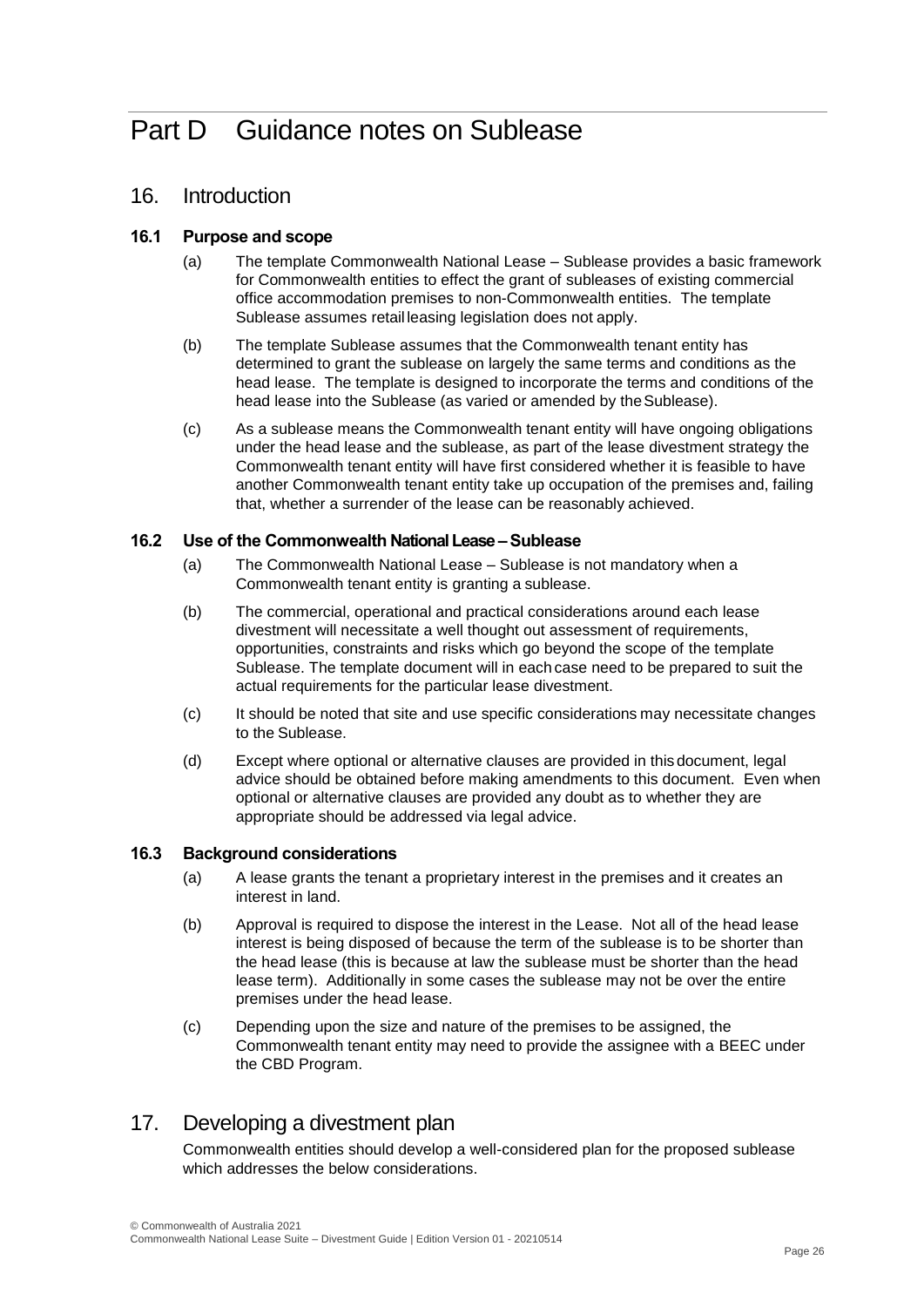#### **17.1 Head lease requirements**

- (a) The type and content of the head lease must be considered when subletting arrangements are made. The head lease may be the Commonwealth National Lease, the Commonwealth tenant entity's standard lease or a landlord lease.
- (b) The nature of the leasing market means that there will be different 'versions' of the CNL which form the head leaseand these in turn are likely to have been amended by transaction specific negotiations.
- (c) Consequently, the type and content of head leases is highly varied and will differ from site to site. It is therefore imperative that when preparing a sublease a comprehensive due diligence exercise is undertaken to fullyassess the form of head lease and to draft the sublease in a manner which complements the head lease, is clear about variations and avoids ambiguity arising.
- (d) Unless the head lease contains express or conditional prohibitions on subletting a tenant is generally permitted to sublet without the landlord's consent. However, it is typical that a lease will contain either an express complete prohibition on subletting (that is no subletting is permitted at all) or a conditional subletting regime (that is, subletting is permissible provided certain stipulated conditions are satisfied).
- (e) The due diligence tasks undertaken as part of the lease divestment process should include a full analysis of the head lease. This will identify what conditions attach to the subletting right and these will need to be factored into the divestment process.

#### **17.2 Head landlord involvement**

- (a) The template Sublease assumes that the sublease will not be a tri-partite document between the head landlord, sub-landlord andsub-tenant. However, a provision for head landlord's consent (which is the more typical approach) is included.
- (b) Legal advice should be sought if there are practical or legal issues specific to the particular lease and premises which may warrant the inclusion of the head landlord as a party to the sublease.

#### **17.3 No release**

- (a) Unlike a surrender, a sublease does not operate to release the Commonwealth tenant entity from liability under the head lease.
- (b) The Commonwealth tenant entity remains fully liable for performance of its obligations under the head lease. The landlord is entitled to enforcethe head lease against the Commonwealth tenant entity as tenant even if the right relates to an area that has been sublet.
- (c) It is therefore essential that the sublease addresses this risk and that it contains sufficient protection for the Commonwealth tenant entity as sub-landlord to:
	- (i) reduce the risk of a sub-tenant's act or omission creating a liability forthe sublandlord (as tenant under the head lease); and
	- (ii) provide sufficient remedies to afford the Commonwealth tenant entitysufficient compensation and redress in the event it incurs a liability.

#### **17.4 Securing performance**

- (a) Given that the sublease scenario contemplated by the Sublease template is one where the sublease will not be to a Commonwealth tenant entity, the due diligence on the prospective tenant will need to be sufficient to address financial viability and prior rental history.
- (b) Further protections which do not apply to Commonwealth entities also need to be considered. This includes provision of directors' guarantees (where commercially feasible – for example these are more likely to be secured with smaller to medium sized companies but not for a largepublic company), parent company guarantees (if appropriate – for example the sub-tenant company has limited resources, such as a subsidiary of a larger parent company) and bank guarantees (these are more appropriate where high rental streams need to be protected).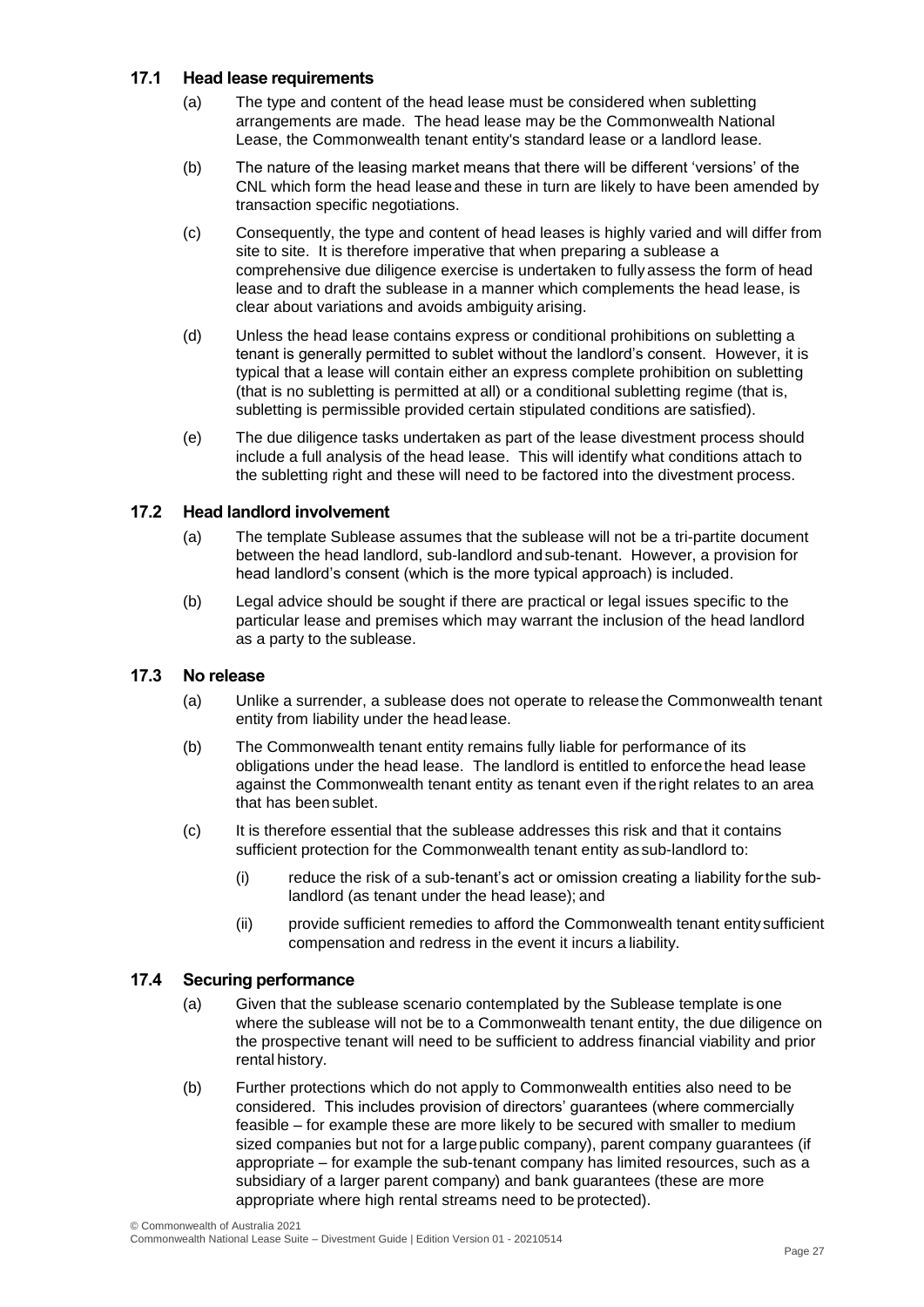(c) Regardless of the terms of the head lease, the Commonwealth tenant entity sublandlord will usually wish to impose very tight controls around any assignment or further subletting of the sublease premises. This is toavoid the substitution of the sub-tenant which the Commonwealth tenant entity has assessed as suitable with one which may not satisfy the Commonwealth tenant entity's risk management criteria.

#### **17.5 Sublease premises**

- (a) The approach taken to a sublease of the whole premises under the head lease is different to the approach required where only part of the premises are to be leased to the sub-tenant.
- (b) If the Commonwealth tenant entity is subletting only part of its premises, a plan which adequately delineates the part of the premises to be demisedunder the sublease will be required. Where registration is required the plan needs to be in registrable form.
- (c) Other considerations include costs associated with physical separation of the premises, security and shared amenities (such as utilities, discussed in greater detail below under the heading of *Services and utilities*). Particular physical layouts and the functions of the Commonwealth tenant entity will also inform whether a sublease of part of the premises is feasible.
- (d) The Commonwealth tenant entity will need to consider the arrangements it has in place for services such as security or cleaning, and depending on whether these services are provided by the head landlord or a third party, determine an approach to deal with these services in the sublease (this is discussed in greater detail below under the heading of *Services andutilities*).

#### **17.6 Permitted Use**

- (a) A lease will specify the particular use for which the tenant can occupyand use the premises. This is usually referred to as the 'Permitted Use'.
- (b) The Permitted Use can be described broadly (such as 'office accommodation') or it can be quite specific (such as 'officeaccommodation for ABC Pty Ltd').
- (c) Even if the head lease allows dealings with the head lease without consent, a sublandlord cannot grant a sub-tenant any rights that are broader than or inconsistent with the Permitted Use. Accordingly, the proposed use of the premises (or a part of them, as the case may be)by the sub-tenant is a relevant consideration in assessing a sublease proposal.

#### **17.7 Operational needs**

Is the whole or only part of the premises surplus to need? Will anyof the existing fit-out be transferred to the sub-tenant?

#### **17.8 Market opportunities and risks**

- (a) What is the state of the rental market for the particular type of premises?
- (b) Is a suitable tenant likely to be found in a reasonable time?
- (c) If only part of the premises is being sublet are there any security implications associated with the sub-tenant sharing the Commonwealth tenant entity's premises?
- (d) Are there additional fit-out costs associated with 'separating' the sublease premises from the head lease premises?
- (e) A cost-benefit analysis of the options available in the market should be undertaken by the Commonwealth tenant entity as a part of developing its lease divestment strategy.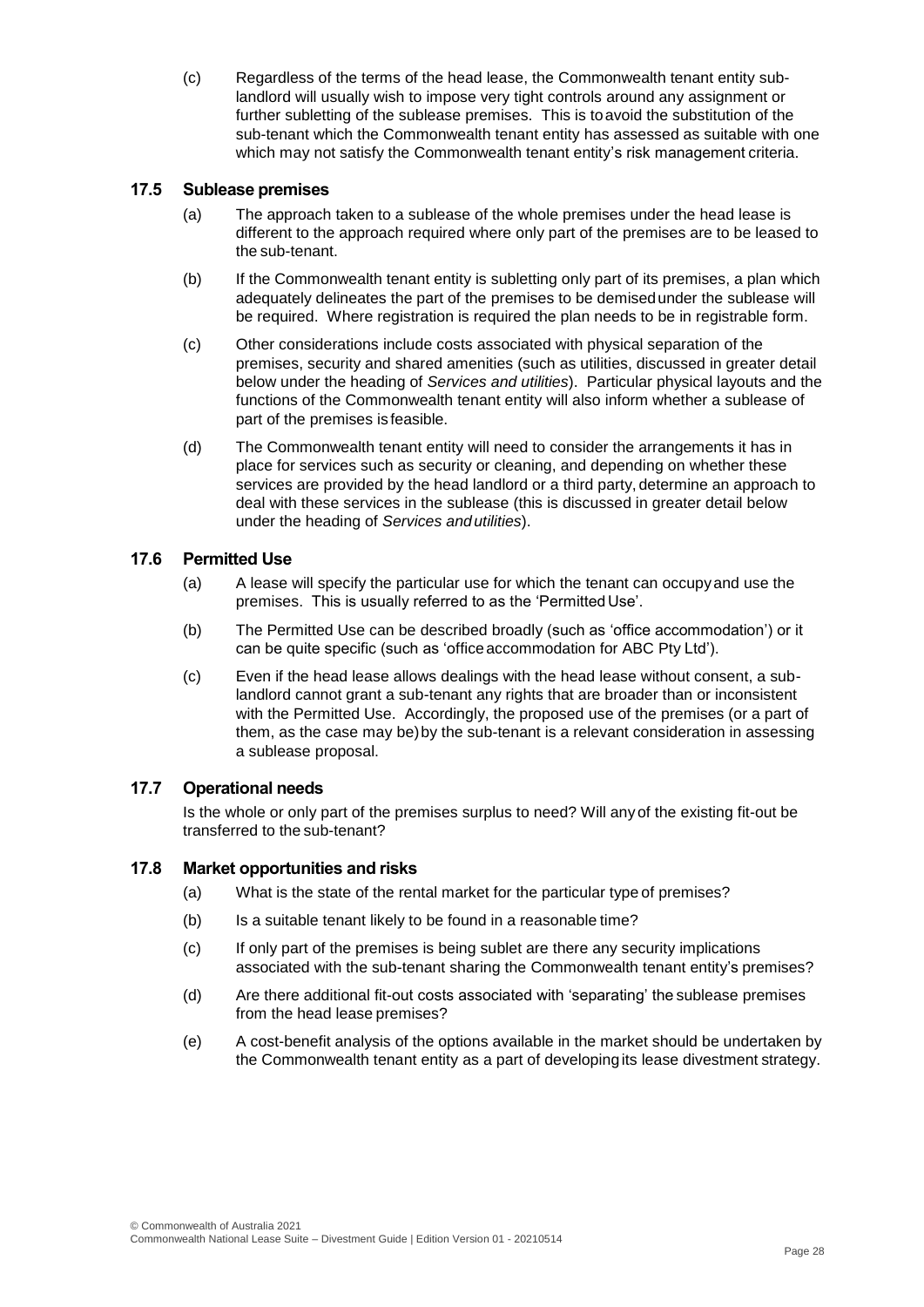#### **17.9 Legal opportunities and risks under the head lease and potentialsublease arrangements**

- (a) Does the head lease permit subletting? If so is head landlord consent required?
- (b) If subletting is expressly forbidden in the head lease, what strategies are to be implemented in seeking to negotiate variations to the head lease to allow subletting (bearing in mind there is no requirement on the head landlord to agree)?

#### **17.10 Financial impacts**

- (a) What are the financial impacts? Examples include:
	- (i) costs of procuring consent;
	- (ii) ongoing risk and continuing liability under head lease;
	- (iii) cost of separation of the premises (if only part of the premises are being sublet);
	- (iv) what are the arrangements to be around ownership or transfer of fit-out;
	- (v) is the Commonwealth tenant entity liable to pay any of the head landlord's costs in connection with consenting to a sublease;
	- (vi) are there consultant fees to be factored in (such as engaging an agent to source a sub-tenant and negotiate the sublease deal, engaging legal advisers;
	- (vii) due diligence searches on potential sub-tenants;
	- (viii) lease management arrangements and cost over the term of the sublease); and
	- (ix) if there was an initial incentive and there are ongoing amortisation payments does the proposed sublease rent adequately cover these costs (pro-rata if appropriate) forthe period of the sublease?
- (b) The Commonwealth tenant entity's initial cost-benefit analysis of a subleasing proposal should consider whether the probable cost, or degree or likelihood of risks (including the risk of the sub-tenantnot performing its obligations under the sublease) associated with the proposal outweigh the likely benefits.

#### **17.11 Incorporating the terms of the headlease**

- (a) The template assumes that the Commonwealth tenant entity has assessed the head lease and is prepared to grant the sublease substantially on the same terms as the head lease (with the tenant under the head lease being the sub-landlord under the sublease).
- (b) A Commonwealth tenant entity sub-landlord should ensure that it does not inadvertently take on obligations of the head landlord under the head lease which are not appropriate – for example, where the head landlord has obligations in relation to a building (such as common areas, services external parts of the building/land) of which the head lease premises are only a part. Commonwealth entities should also avoid taking onobligations to comply with laws or to pay State taxes which may undermine the Commonwealth's position regarding constitutional immunities.
- (c) Therefore it is necessary to complete the variation elements in the template Sublease to clearly vary or exclude 'landlord obligations' which the Commonwealth cannot absorb legally due to its particular status, or operationally (for example, the Commonwealth sub-landlord should avoid taking on the head landlord's obligations relating to areas of the buildingor the services which the Commonwealth tenant entity cannot access or control).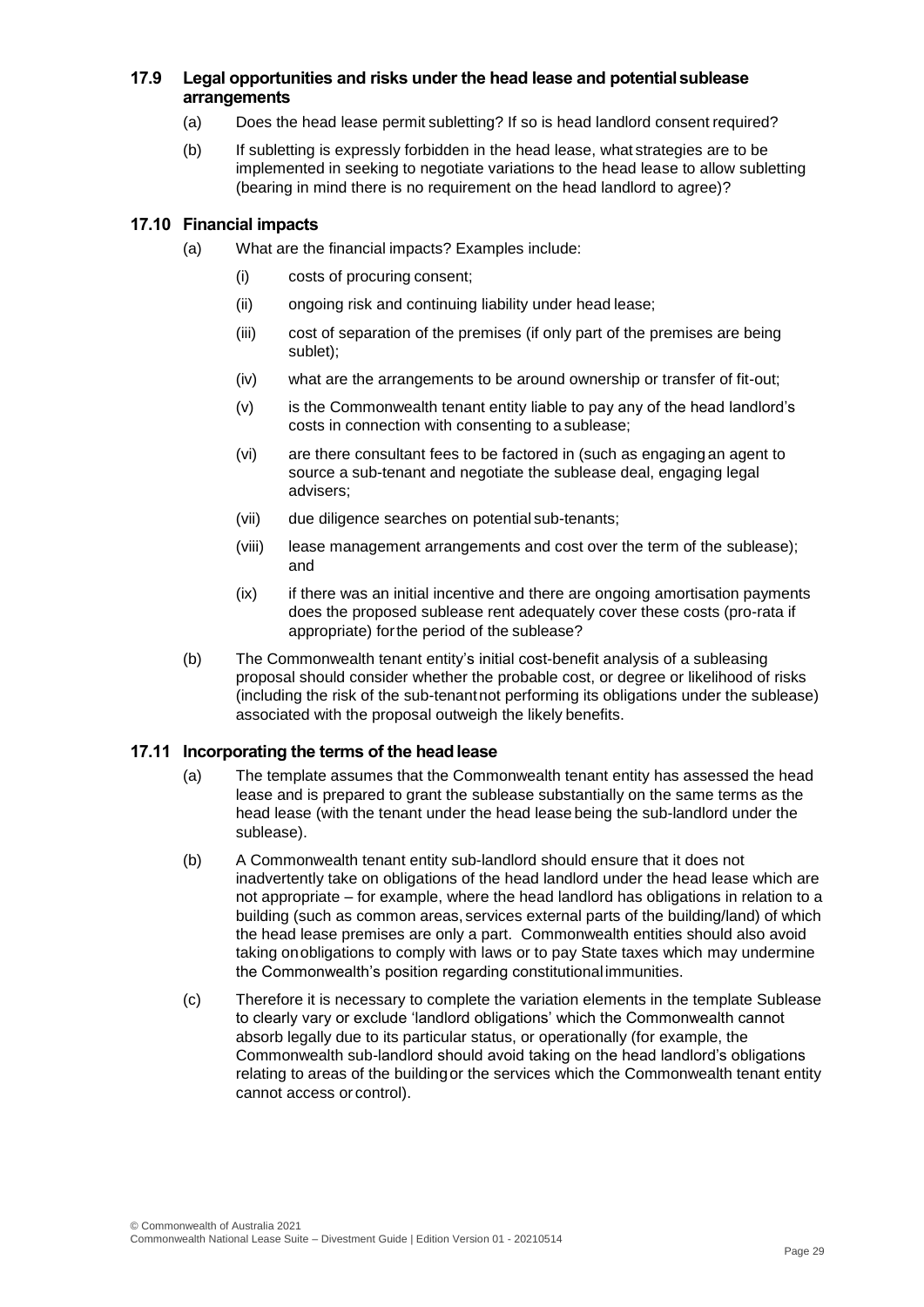# 18. Commercial considerations

#### **18.1 Term**

- (a) The term of a sublease cannot exceed the term of the head lease. Typically a sublease should expire at least one day before the expiry of the head lease.
- (b) In some jurisdictions, a sublease will not be accepted for registration unless it expires at least one day prior to the expiry of the head lease.

#### **18.2 Option terms**

- (a) Regard should also be had to the structure of terms under the head lease when considering the grant of option terms under a sublease. The sublease should specifically address the expectation of the parties around options.
- (b) For example, is the Commonwealth tenant entity prepared to be compelled to exercise further options under the head lease to secure an extended term for the subtenant?
- (c) Alternatively, does the Commonwealth tenant entity reserve to itself rights to not exercise its option to renew and to effectively end the sublease at the end of the first term?
- (d) If it is commercially feasible the latter approach presents less risk for the Commonwealth tenant entity as at that stage it can 'step out' of the arrangement and it is up to the sub-tenant to negotiate any further tenure with the head landlord, having been on notice from the outset that it has no security of tenure beyond the initial term. The extent to which this is feasible will be influenced by the length of the initial sublease term, rent payable and other circumstances applying to the particular situation.

#### **18.3 Rent review**

- (a) The template does not contain rent review clauses, as the manner of rent review will often be largely influenced by the rent review terms of thehead lease.
- (b) However, it is open to the parties to agree upon an alternative rent review regime to apply to the sublease, and in that case it should be set out clearly in the sublease.
- (c) When considering rent review options, care should be taken to avoid unintended consequences as a result of rent reviews occurring under the head lease – for example, if a market review is due under the head lease, it would be prudent that rent be reviewed to market for the sublease at around the same time to enable the Commonwealth tenant entity to recoup the cost of increases of rent.
- (d) When conducting contemporaneous market reviews under the head lease and the sublease, it is prudent to ensure that the outcome of the market review under the head lease is known prior to the finalisation of the review under the head lease.

#### **18.4 Outgoings**

- (a) If outgoings are payable under the head lease and are to be passed on to the subtenant, regard should be had to the following issues:
	- (i) Does the head lease require outgoings to be reimbursed to the head landlord on an 'actual' or 'estimate' basis?
	- (ii) What categories of outgoings (e.g. municipal rates, air conditioning costs) are included in the scope of the head lease?
	- (iii) If only part of the head lease premises are to be sublet to the sub-tenant, how will the parties apportion the outgoings payments due under the head lease?
	- (iv) Are there audit, objection, review and adjustment processes under the head lease which need to be mirrored or adjusted in the sublease?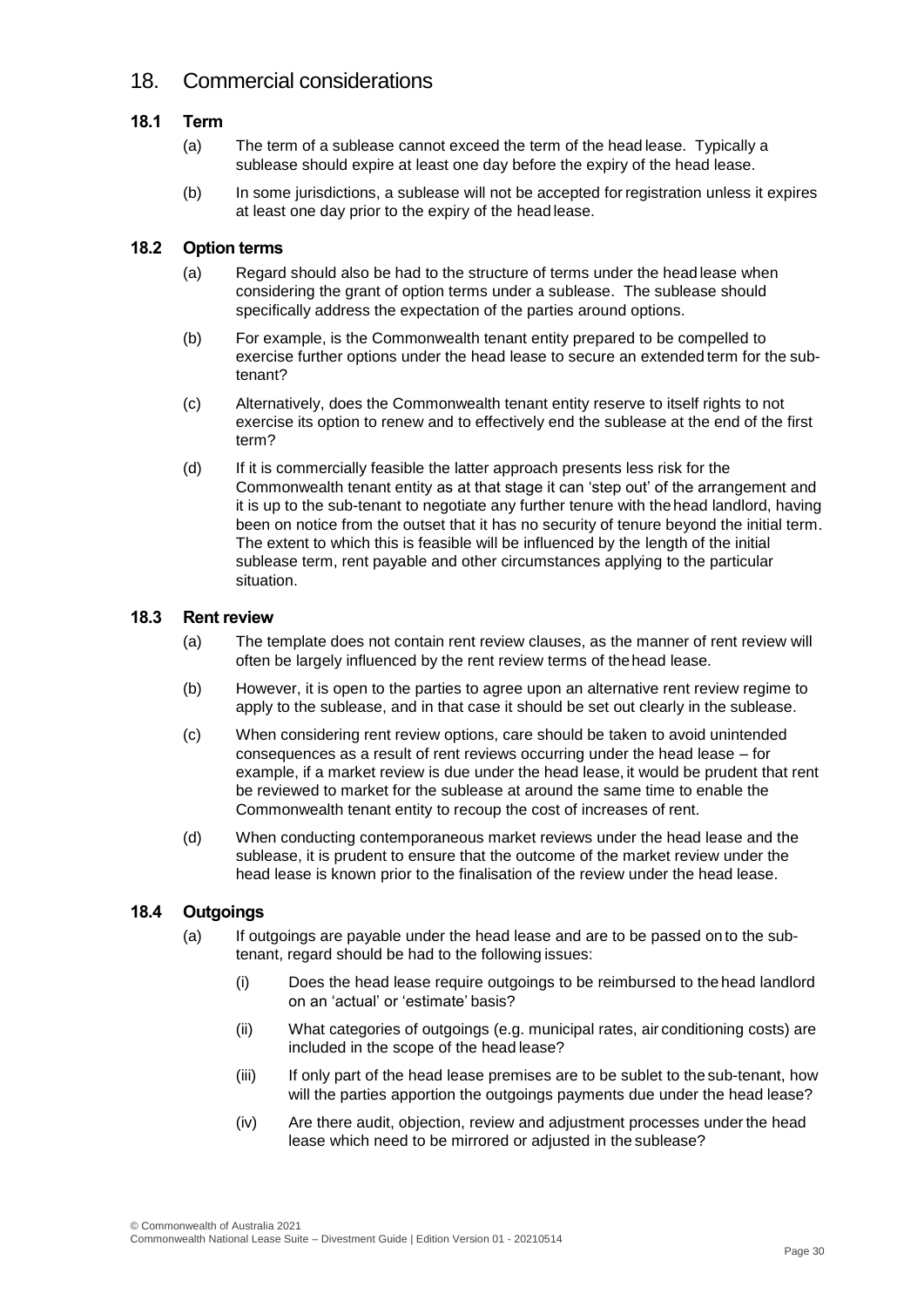#### **18.5 Services and utilities**

- (a) Similarly to the outgoings issue, where only part of the head lease premises are sublet, the Commonwealth tenant entity needs to consider how the costs of utilities and other services to the head lease premises will be apportioned between the parties. Relevant considerations include the following.
	- (i) Are the utilities separately metered, or does the Commonwealth tenant entity reimburse the head landlord for the cost of the utilities consumed atthe head lease premises?
	- (ii) Are part or all of the utilities costs recoverable as outgoings in thehead lease?
	- (iii) Does the head landlord have responsibility for paying for utilities consumed in the process of providing services to the head lease premises (such as electricity consumed in providing air conditioning)?
	- (iv) If the Commonwealth tenant entity procures cleaning and/or security services from a third party, is it appropriate or desirable to continue to procure these services for the sublet premises?
- (b) Consideration will need to be given to the form of these security and cleaning contracts to determine whether their scope can be reduced without adverse financial impact on the Commonwealth tenant entity. If so, then the Commonwealth tenant entity should avoid undertaking responsibility for providing those services to the sublet premises.
- (c) If the Commonwealth tenant entity procures cleaning and/or security services from the head landlord, consideration needs to be given to how the costs of these services will be apportioned between the parties.
- (d) The Commonwealth tenant entity should avoid inadvertently taking responsibility for providing utilities or services such as air conditioning to the sublease premises where those responsibilities are allocated to the head landlord under the head lease.

#### **18.6 Fit-out and make-good**

- (a) Whether the whole head lease premises are to be sublet, or only part, the Commonwealth tenant entity should consider the position in the head lease with regard to ownership of fit-out and its reinstatement obligations at the endof the tenancy.
- (b) If the existing fit-out is owned by the Commonwealth tenant entity, it may wishto retain a right to remove and retain that fit-out at the end of the sublease.
- (c) If the head lease requires the Commonwealth tenant entity to remove some or all of its fit-out, and/or to reinstate any part of the head lease premises, care should be taken to pass these obligations on (apportioned as appropriate to the size of the sublet premises) to the sub-tenant.
- (d) However, if the sublease expires or is terminated prior to the end of the head lease, it may not be desirable for the sub-tenant to remove the existing fit-out. Ultimately, decisions on these types of issues will be informed by the particular situation.

#### **18.7 Head landlord consent costs**

- (a) When assessing a subleasing proposal, the requirements under the head lease need to be taken into account, including the costs (if any) recoverable by the head landlord in considering a request for consent to a sublease.
- (b) If the head landlord is able to require the Commonwealth tenant entity to pay or contribute to its costs, it will need to consider whether it requires the sub-tenant to reimburse all or a portion of those costs.

#### **18.8 Further consents**

(a) Depending upon individual circumstances, other consents such as Ministerial or mortgagee consents may berequired.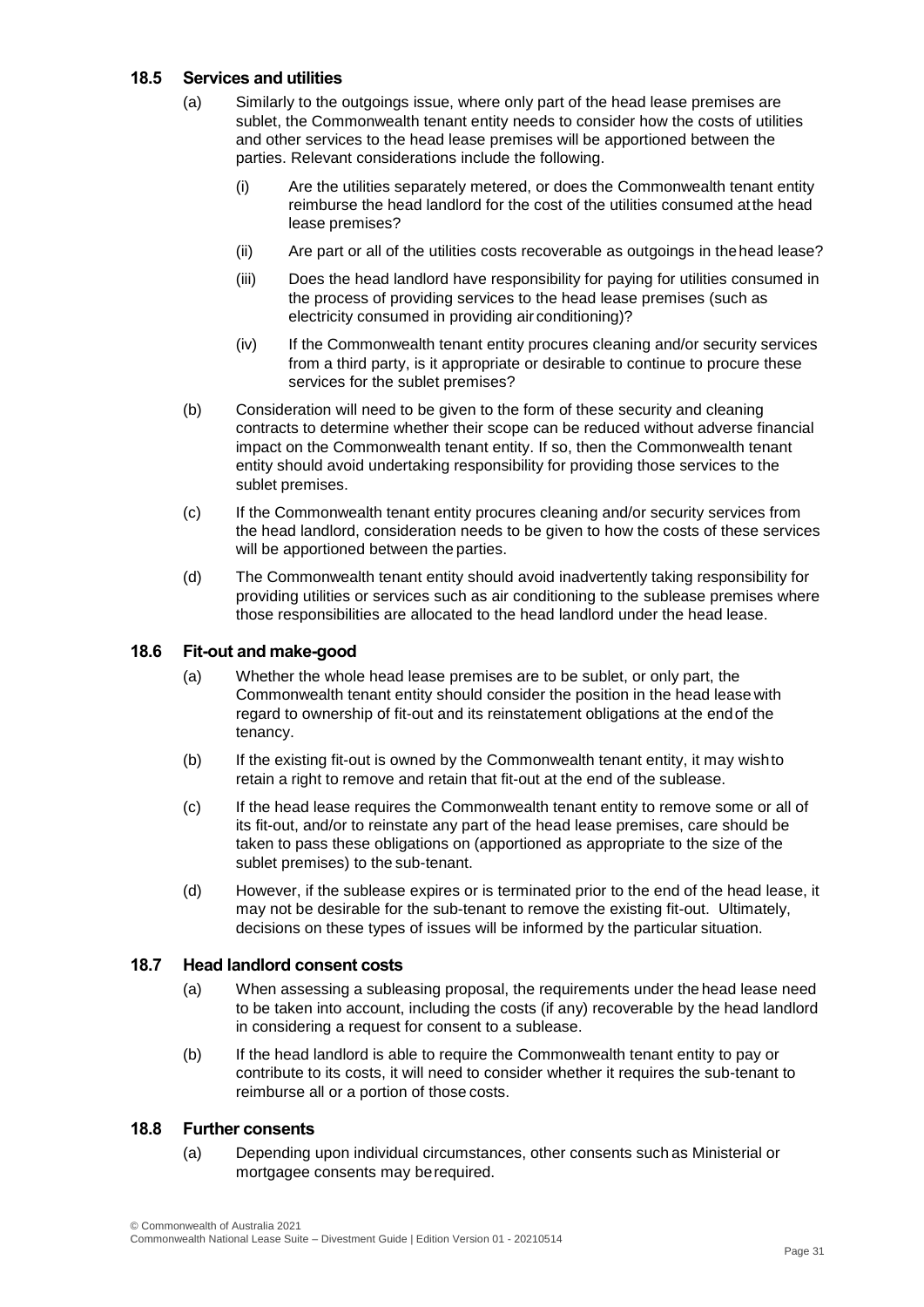#### **18.9 Registration and other jurisdiction-specificissues**

(a) A reference table is attached summarising the registration requirements and stamp duty liability for subleases in each State and Territory. It should be borne in mind that the sublease will not be registrable if the head lease is unregistered.

### 19. Important note for users

- (a) The template Sublease provides a basic framework only. It does not cover every possible scenario and it should always be fully assessed and amended to suit the particular circumstances.
- (b) Leases vary widely in the terminology used and it is therefore imperative that comprehensive due diligence on the form and content of the head lease is undertaken and that the terminology used in the template Sublease is changed to reflect that in the head lease. Some examples include whether the lease refers to a lessor rather than landlord, to lessee rather than a tenant or how the premises are named.

# 20. Guidance on specific clauses

Capitalised terms in this part of the Divestment Guide have the same meaning given to them in the Commonwealth National Lease – Sublease.

#### **20.1 Ending of Head Lease (clause 2.2)**

- (a) As the consent of the Head Landlord is a condition precedent to the Sublease (where this is required by the Head Lease or applicable laws), the Sublease will not come into effect if that consent is not obtained.
- (b) These clauses impose an obligation on the Commonwealth tenant entity to use 'reasonable endeavours' to procure the consent and also preclude the Sub-Tenant from making a claim against, or seeking any costs or expenses from the Commonwealth tenant entity if the Head Landlord fails to consent to the Sublease or if that consent is provided on terms that are not acceptable to the Commonwealth tenant entity (acting reasonably).
- (c) If the Head Landlord's consent is required, also consider whether there are any costs associated with procuring this consent. If the parties have agreed that the Sub-Tenant will make a contribution to these costs, this should be set out at clause 9.
- (d) It is useful to note that, if the Sublease is to be registered, the consent of the Head Landlord will often be required by the relevant land titles office, notwithstanding that the Head Lease terms do not stipulate this.

#### **20.2 Payment of Rent (clause 3)**

- (a) The payment of Rent may need to align with the Head Lease.
- (b) The optional clause below should be included unless there is provision for the abatement of rent in the Head Lease or if the rights of the Sub-Tenant to abate under the Sublease are intended to be removed or operate differently to those to the Sub-Landlord (as Tenant under the Head Lease):
	- *3.2. Abatement of Rent*

*The Sub-Tenant's obligation to pay Rent under this Sublease only abates if and to the same extent that the Sub-Landlord's obligation to pay rent abates under the Head Lease.*

#### **20.3 Application of Head Lease (clause 4)**

(a) It should be considered whether there are any obligations of the Head Landlord under the Head Lease which would not be practical or desirable to be taken on by the Commonwealth tenant entity as Sub-Landlord.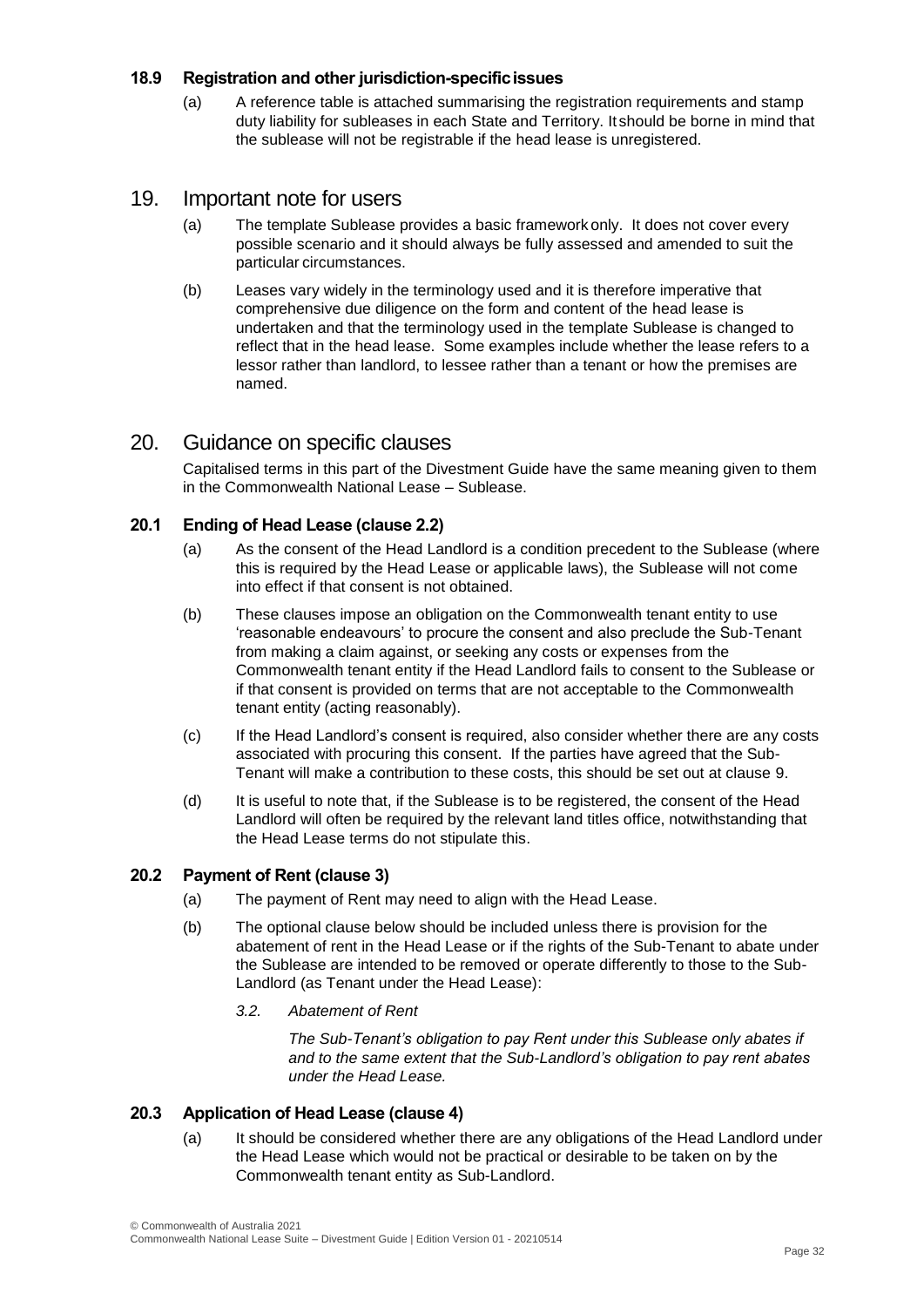- (b) Examples include obligations to comply with State laws, to clean or maintain areas outside of the Head Lease Premises, to take out insurance or to repaint or recarpet. Any warranties (e.g. warranties of fitness), indemnities or releases granted by the Head Landlord under the Head Lease should be excluded.
- (c) If variations are required these will be listed in Schedule 1. It is essential that Schedule 1 is carefully drafted to list all variations to the terms of the Head Lease which are being incorporated as terms of the Sublease.
- (d) The Commonwealth tenant entity should avoid taking on as Sub-Landlord those Head Landlord obligations which it is not capable of satisfying either practically or legally.

#### **20.4 Legal costs of Head Lease (clause 9)**

- (a) The Sublease provides that each Party will pay its own legal costs in connection with the Sublease. Legal advice should be sought if amendments are requested to the costs clause.
- (b) If it is agreed that the Parties have agreed that the Sub-Tenant will make a contribution towards the Head Landlord's costs of consenting to the Sublease, this should be detailed.

#### **20.5 Schedule 1 – Variations to Head Lease**

- (a) Any required variations to the Head Lease here will be included here.
- (b) Without limitation, issues to think about include those mentioned below. These are not elaborated upon as what is needed will depend on the particular form of Head Lease on the particular circumstances.
	- (i) compliance with laws Commonwealth immunity will not extend to the Sub-Tenant;
	- (ii) rent;
	- (iii) rent reviews;
	- (iv) outgoings;
	- (v) rates and taxes;
	- (vi) insurance;
	- (vii) inspections;
	- (viii) access for Head Landlord where required by Head Lease;
	- (ix) work health and safety;
	- (x) provision of services;
	- (xi) rights on damage and destruction;
	- (xii) remedies for malfunction of services;
	- (xiii) cleaning;
	- (xiv) abatement rights;
	- (xv) common areas;
	- (xvi) assignment and sub-subletting;
	- (xvii) alterations;
	- (xviii) repair, yielding up, make good, reinstatement;
	- (xix) ownership of fixtures and fittings;
	- (xx) consents;
	- (xxi) default and termination; and
	- (xxii) incentives.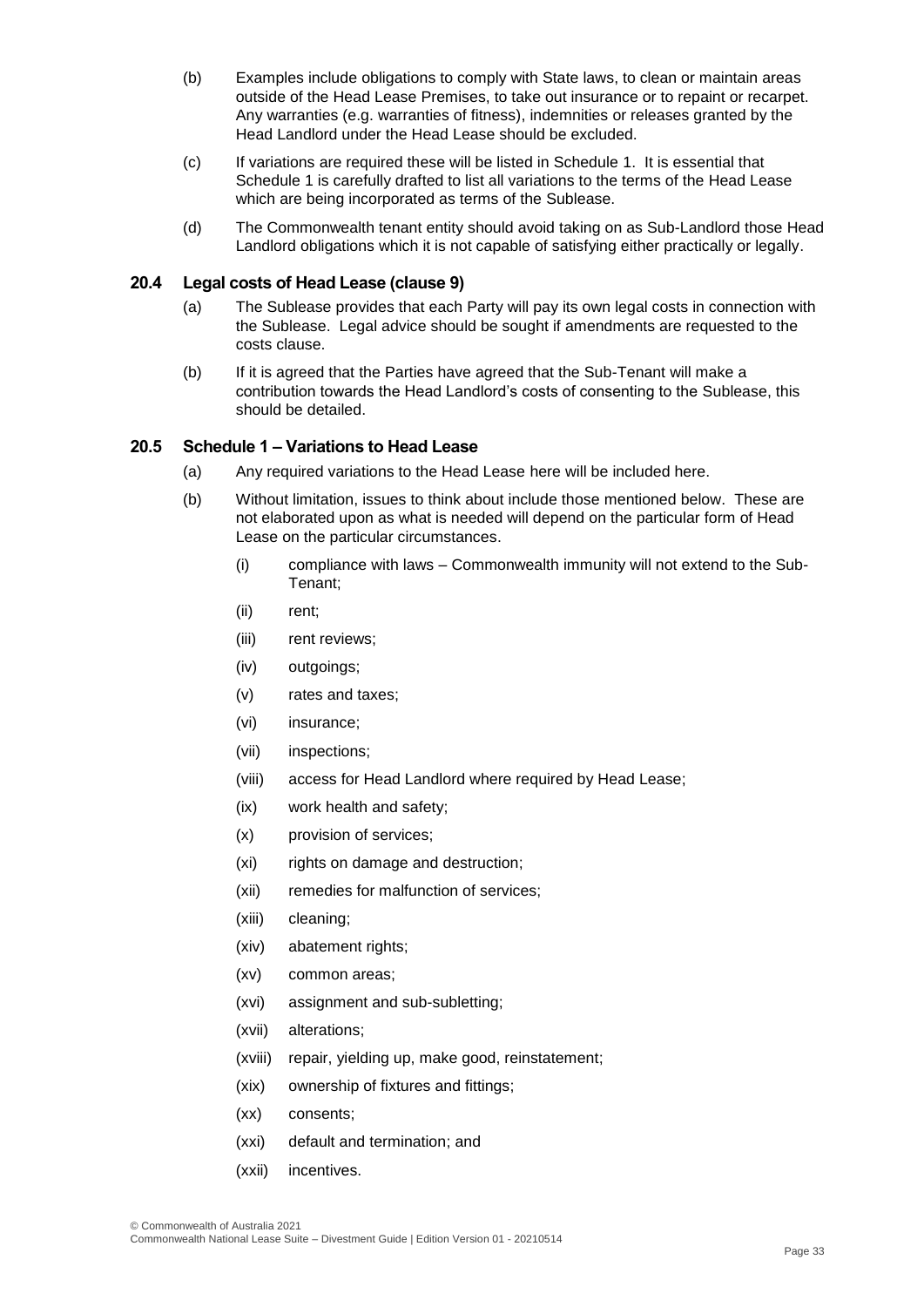# Schedule 3 Subleases - State and Territory registration requirements

Note – This information is current as at 20 August 2019 and is in summary form only and not comprehensive. Changes in law and procedure occur from time to time and applicable requirements should be checked for each transaction

| <b>State</b> | Should the sublease be registered?                                                                              | Can either party lodge the sublease or does it need to<br>be the party which is the tenant under the head lease?                                   | Is stamp duty payable? If so, by which party?                                                                                                                                                                                                            |
|--------------|-----------------------------------------------------------------------------------------------------------------|----------------------------------------------------------------------------------------------------------------------------------------------------|----------------------------------------------------------------------------------------------------------------------------------------------------------------------------------------------------------------------------------------------------------|
| <b>ACT</b>   | Yes, if head lease is registered.<br>Leases for a term of 3 years or less are not required<br>to be registered. | Either party may lodge.<br>Original Certificate of Title and consent of mortgagee<br>required.                                                     | No.                                                                                                                                                                                                                                                      |
| <b>NSW</b>   | Yes, if head lease is registered.<br>Leases for a term of 3 years or less are not required<br>to be registered. | Either party may lodge.<br>Original Certificate of Title and consent of mortgagee<br>required.                                                     | Stamp duty may be payable if a premium is paid on top of<br>rent.<br>The transferee (in the case of a sublease, the sub-tenant) is<br>liable to pay the stamp duty                                                                                       |
| <b>VIC</b>   | No.                                                                                                             | N/A                                                                                                                                                | Stamp duty may be payable where consideration other than<br>rent is paid in relation to the sublease.<br>The transferee (in the case of a sublease, the sub-tenant) is<br>liable to pay any stamp duty.                                                  |
| <b>TAS</b>   | Yes, if head lease is registered.<br>Leases for a term of 3 years or less are not required<br>to be registered. | Either party may lodge.<br>Original Certificate of Title and consent of mortgagee<br>required                                                      | Stamp duty may be payable if any premium is paid on top of<br>rent.<br>However, a sublease is exempt from duty if the premium is<br>less than \$3,000.<br>The transferee (in the case of a sublease, the sub-tenant) is<br>liable to pay any stamp duty. |
| <b>NT</b>    | Yes, if head lease is registered.<br>Leases for a term of 3 years or less are not required<br>to be registered. | Either party may lodge.<br>Certificate of title required if paper title exists.<br>Mortgagee consent needed if mortgage terms require it.          | Generally, no.<br>Stamp duty may be payable where a premium has been<br>paid on top of rent.<br>If stamp duty is payable, the lessee (in the case of a<br>sublease, the sub-tenant) is liable to pay the duty.                                           |
| <b>QLD</b>   | Yes, if head lease is registered.<br>Leases for a term of 3 years or less are not required<br>to be registered. | Either party may lodge.<br>Certificate of title required if paper title exists but will be<br>destroyed on production. Mortgagee consent required. | No.                                                                                                                                                                                                                                                      |
| <b>WA</b>    | Yes, if head lease is registered.<br>Leases for a term of 5 years or less are not required<br>to be registered. | Either party may lodge.<br>Original Certificate of Title and consent of mortgagee<br>required                                                      | Generally, no.<br>Stamp duty may be payable where a premium has been<br>paid on top of rent.<br>If stamp duty is payable, the transferee (in the case of a                                                                                               |

© Commonwealth of Australia 2021

Commonwealth National Lease Suite – Divestment Guide | Edition Version 01 - 20210514 Page 34 ME\_183873536\_1